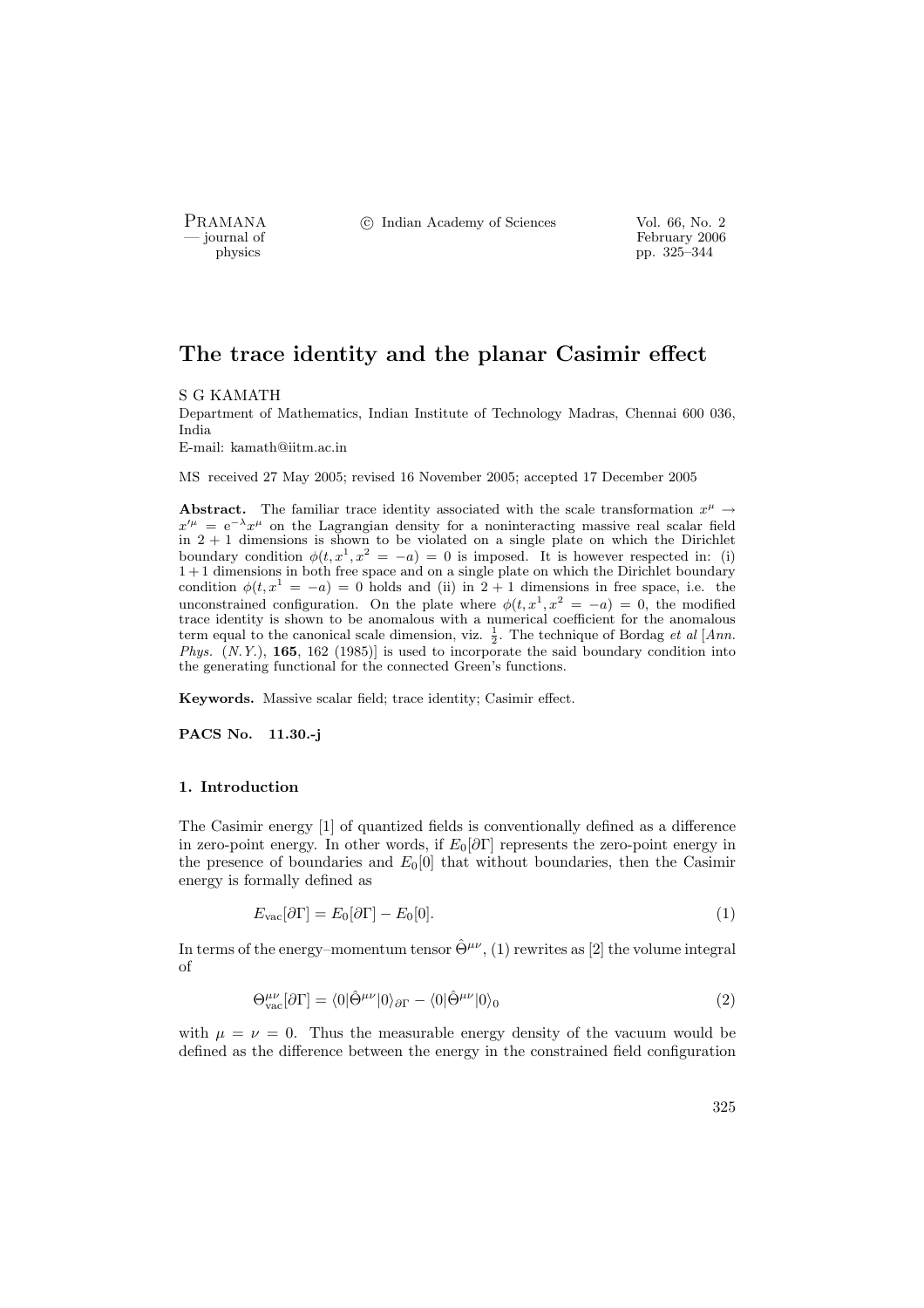and the one corresponding to the unconstrained field. Of special relevance to this paper is the fact that  $\Theta_{\text{vac}}^{\mu\nu}[\partial \Gamma]$  can be expressed in terms of the field propagators.

To take this connection further and to elaborate further on the motivation for this paper we recall that the trace identity associated with the massless free real scalar field Lagrangian density in 3 + 1 dimensions,  $L = \frac{1}{2} \partial^{\nu} \phi \partial_{\nu} \phi$ , is given by [3]

$$
g_{\mu\nu}\Gamma^{\mu\nu}(y;x,z) + id(\delta^{(4)}(y-x) + \delta^{(4)}(y-z))G(x,z) = 0
$$
\n(3)

with the canonical scale dimension  $d = 1$ ;  $G(x, z)$  and  $\Gamma^{\mu\nu}(y; x, z)$  being the connected T<sup>\*</sup>-ordered products  $\langle 0|T^*(\phi(x)\phi(z))|0\rangle_c$  and  $\langle 0|T^*(\hat{\Theta}^{\mu\nu}(y)\phi(x)\phi(z))|0\rangle_c$  respectively. To get our point across, we have temporarily chosen to side-step the formal derivation of eq. (3); a somewhat more detailed discussion using the methods of Coleman and Jackiw [3] will be presented later in the paper.

Let us now motivate the work reported here: Labelling the two terms in eq. (3) by I and J respectively it is now natural to ask if in the light of  $\Theta_{\text{vac}}^{\mu\nu}[\partial\Gamma]$  being non-zero, would

$$
I_{\text{vac}}[\partial \Gamma] = I[\partial \Gamma] - I[0] \tag{4a}
$$

also be non-zero? By (3), this difference should now be the negative of

$$
J_{\text{vac}}[\partial \Gamma] = J[\partial \Gamma] - J[0] \tag{4b}
$$

with the first and second terms on the RHS of eqs (4) being the corresponding Green's functions in the constrained and unconstrained field configurations respectively, the Dirac  $\delta$ -function being included under the label J. With the Lagrangian for the noninteracting massive real scalar field given in eq. (6) below as our model we report herein that the trace identity

$$
g_{\mu\nu}\Gamma^{\mu\nu}(y;x,z) + id\{\delta^{(3)}(y-x) + \delta^{(3)}(y-z)\}G(x,z) = \Delta(y;x,z) \tag{5}
$$

is not preserved in  $2+1$  dimensions (wherein  $d=\frac{1}{2}$ ); or, to make our point, while (5) holds in the unconstrained configuration, it does not in the constrained version – see eq.  $(54)$  – the latter differing from the former by the introduction of a single plate on which the Dirichlet boundary condition  $\phi(t, x^1, x^2 = -a) = 0$  is imposed. In contrast however, with the same model Lagrangian as in  $(6)$  below but in  $1 + 1$ dimensions wherein  $d = 0$ , the corresponding version of (5), namely,

$$
g_{\mu\nu}\Gamma^{\mu\nu}(y;x,z) = \Delta(y;x,z)
$$
\n(5a)

is preserved in both the unconstrained and constrained field configurations, the latter being, again, distinguished by the introduction of a single plate on which the boundary condition  $\phi(t, x^1 = -a) = 0$  is imposed. The RHS of eqs (5) and (5a) represent the connected Green's function  $m^2 \langle 0|T^*(\phi^2(y)\phi(x)\phi(z))|0\rangle_c$ , m being the mass of the scalar field in (6).

To stress our point of view therefore, this paper shows that within the framework of the Casimir effect there is a qualitative difference between  $1 + 1$  and  $2 + 1$ dimensions in so far as the maintenance of the trace identity represented by eq. (5) is concerned. The difference manifests, as will be evident later, in the appearance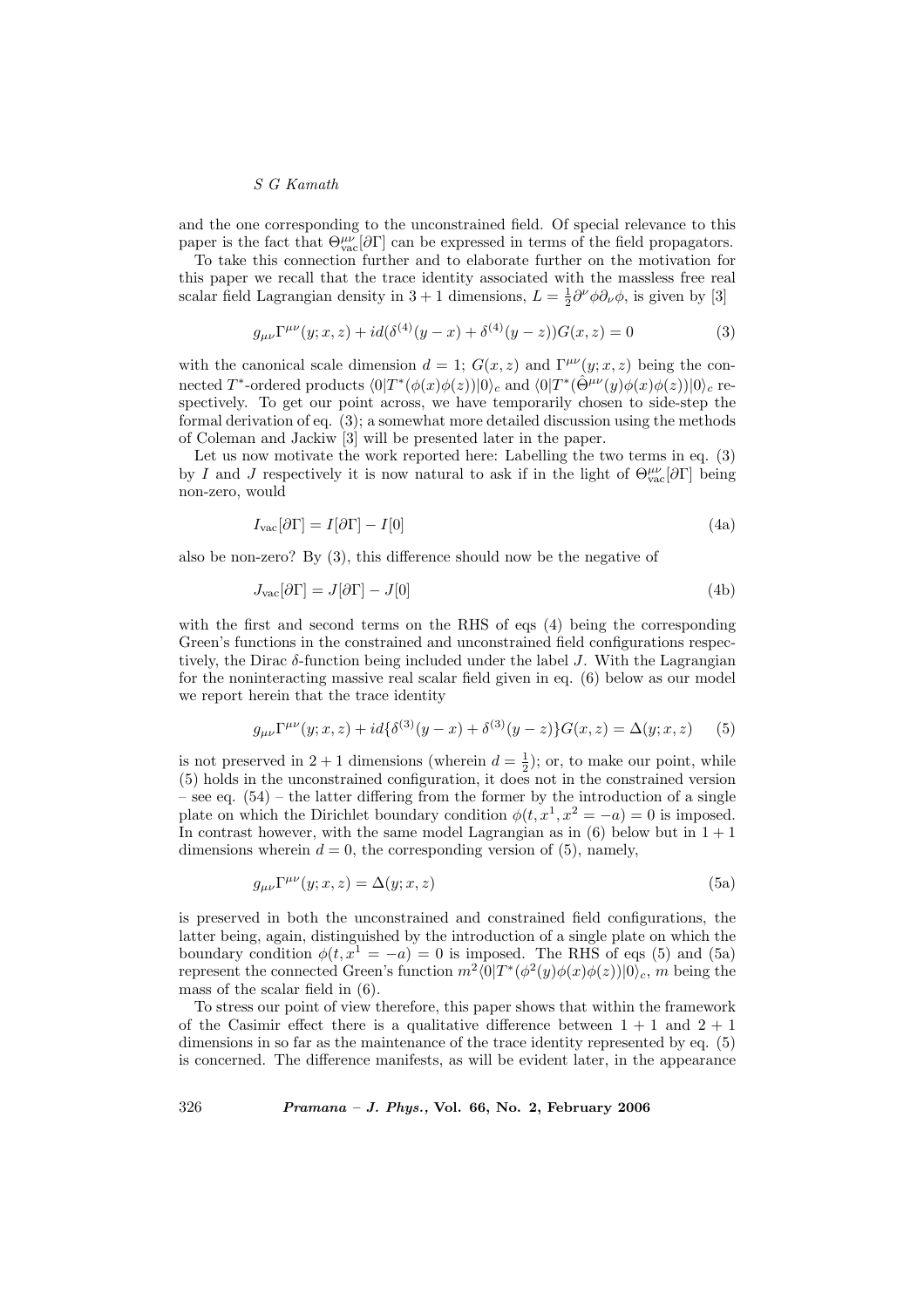of an anomalous term with a numerical coefficient equal to the canonical scale dimension  $d = \frac{1}{2}$  in  $2 + 1$  dimensions – see eq. (60) and the succeeding remarks below – there being none in  $1 + 1$  dimensions as  $d = 0$  in this case.

The introduction of a single plate on which the Dirichlet boundary condition holds has been done here to focus on not the Casimir effect per se (it is now wellestablished experimentally [4]), but to underline as a byproduct of this report how even a minimal change in the unconstrained configuration, i.e. free space, implied by the presence of a single plate as a boundary in the constrained case leads to hitherto unsuspected differences in  $1 + 1$  versus  $2 + 1$  dimensions in so far as the validity of the trace identity is concerned. Indeed, in this paper the trace identity in  $1 + 1$  dimensions given by eq. (5a) will be found to be trivially satisfied in both the configurations.

This departure from the use of a pair of parallel conducting plates separated by a distance that was adopted in the original Casimir calculation [1] to a single plate in this paper has been done deliberately and to the best of our knowledge the subject of this paper has not received attention in the published literature [1,2,4]. We have however persisted with the use of the term 'Casimir effect' in the title of this paper if only to (a) acknowledge that the work done here has been inspired by it and (b) simultaneously highlight how even a minimal modification of the unconstrained configuration with a single plate as opposed to the not so minimal two-plate version adopted in the Casimir calculation [1], leads to the conclusions reported here, deferring at the same time a recalculation of the Casimir energy density  $\Theta_{\text{vac}}^{00}[\partial \Gamma]$  defined by eq. (2) for the single-plate configuration to a subsequent report. In doing so we anticipate that  $\Theta_{\text{vac}}^{00}[\partial\Gamma]$  will be different from zero.

Put differently, it is the susceptibility if any, of the trace identity given by eqs (5) and (5a) to the minimal modification of free space in the manner mentioned above that is on test and in focus in this paper; the evident difference between the results in  $1 + 1$  and  $2 + 1$  dimensions is only incidental.

The plan of this paper is as follows: In §2 we shall present (following Coleman and Jackiw [3]) a brief derivation of the trace identity associated with the scale transformation  $x^{\mu} \to x'^{\mu} = e^{-\rho} x^{\mu}$  in both  $1+1$  and  $2+1$  dimensions. As stressed by these authors [3], a redefinition of the canonical energy momentum tensor  $\hat{\Theta}^{\mu\nu}_c$  is done in this section particularly with respect to  $2+1$  dimensions to obtain a modified dilatation current without the field virial. Section 2 is also routine for the learned reader and is included here merely for the sake of completeness, with the explicit verification of the trace identities given in eqs (5) and (5a) for the unconstrained configuration being taken up in §3. Section 4 is the main part of this paper and we present therein firstly, an explicit verification of (5a) with a redefined generating functional – following Bordag *et al*  $[5]$  – for the connected Green's functions which incorporates the Dirichlet boundary condition  $\phi(t, x^1 = -a) = 0$ ; this approach is then repeated for a similar check on the maintenance of eq.  $(5)$  in  $2+1$  dimensions. The paper concludes with a short Appendix that includes some of the relevant equations that one needs to work with in §4.

#### 2. The derivation of the trace identity

We begin with the Lagrangian density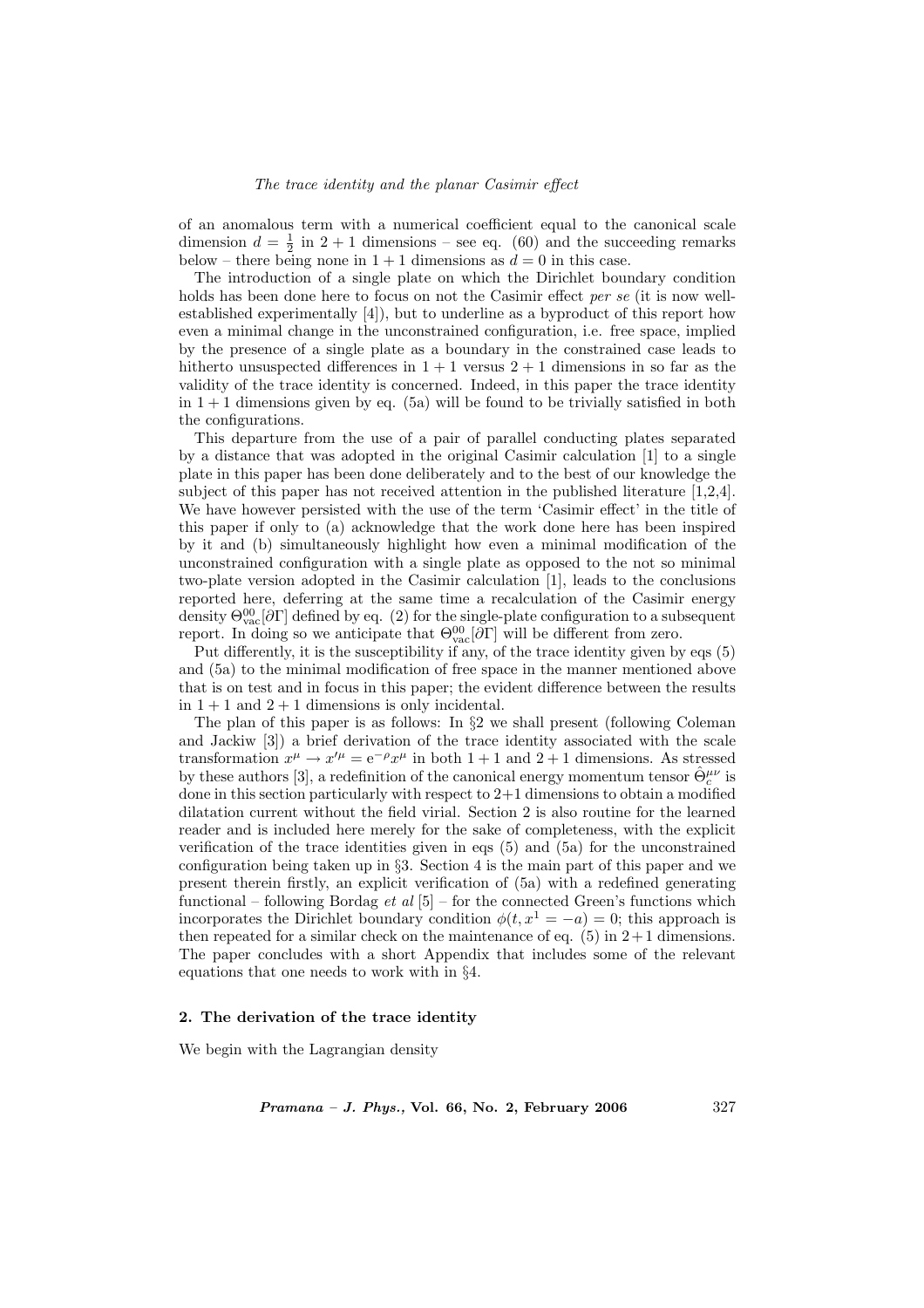$$
L = \frac{1}{2}\partial^{\mu}\phi\partial_{\mu}\phi - \frac{1}{2}m^{2}\phi^{2}
$$
\n(6)

for which the canonical energy momentum tensor is

$$
\hat{\Theta}^{\mu\nu}_c = \partial^\mu \phi \partial^\nu \phi - g^{\mu\nu} L \tag{6a}
$$

and the canonical dilatation current  $D^{\lambda}$  is

$$
D^{\lambda} = x_{\mu} \hat{\Theta}_{c}^{\lambda \mu} \tag{7a}
$$

in  $1 + 1$  dimensions and

$$
D^{\lambda} = x_{\mu} \hat{\Theta}_{c}^{\lambda \mu} + \frac{1}{4} \partial^{\lambda} \phi^{2}
$$
 (7b)

in  $2+1$  dimensions, the second term in (7b) being the field virial [3], it being zero in 1 + 1 dimensions. For both versions of  $D^{\lambda}$  one has

$$
\partial^{\mu}D_{\mu} = m^2 \phi^2 \equiv \Delta \tag{7c}
$$

as the Lagrangian (6) is not invariant under the scale transformation  $x^{\mu} \to x'^{\mu} =$  $e^{-\rho}x^{\mu}$ , the noninvariant term in (7c) being labelled  $\Delta$ .

With the definition  $\sigma^{\mu\nu} = \frac{1}{4} g^{\mu\nu} \phi^2$ , it is now simple to use eq. (A.17) of ref. [3] and construct from eq. (A.19) there the tensor

$$
X^{\lambda\rho\mu\nu} = \frac{1}{4} (g^{\mu\nu} g^{\lambda\rho} - g^{\lambda\nu} g^{\rho\mu}) \phi^2
$$
\n(8)

with  $\sigma_{+\mu}^{\mu} = \frac{3}{4}\phi^2$ . Note that  $X^{\lambda\rho\mu\nu} = -X^{\mu\rho\lambda\nu} = -X^{\lambda\nu\mu\rho}$ . As emphasized by Coleman and Jackiw [3] the utility of (8) lies in providing a simplified version of  $D^{\lambda}$  in eq. (12) below. Indeed, with eq. (8) we can now define

$$
\hat{\Theta}^{\mu\nu} = \hat{\Theta}^{\mu\nu}_c + \frac{1}{2} \partial_{\lambda} \partial_{\rho} (X^{\lambda \rho \mu \nu}) \tag{9}
$$

so that  $\partial_{\mu} \hat{\Theta}^{\mu\nu} = \partial_{\mu} \hat{\Theta}^{\mu\nu}_c$ . Additionally,

$$
\frac{1}{2}\partial_{\lambda}\partial_{\rho}(X^{\lambda\rho\mu\nu}x_{\nu}) = \frac{1}{2}x_{\nu}\partial_{\lambda}\partial_{\rho}X^{\lambda\rho\mu\nu} - \frac{1}{4}\partial^{\mu}\phi^{2}.
$$
\n(10)

With  $(9)$  and  $(10)$ , eq.  $(7b)$  now becomes

$$
D^{\mu} = x_{\nu} \hat{\Theta}^{\mu\nu} - \frac{1}{2} \partial_{\lambda} \partial_{\rho} (X^{\lambda \rho \mu \nu} x_{\nu}). \tag{11}
$$

The antisymmetry property of  $X^{\lambda\rho\mu\nu}$  mentioned above now helps us to infer [3] that the second term in (11) can be dropped and that  $\partial_{\mu}D^{\mu}_{M} = \hat{\Theta}^{\mu}_{\mu}$  where

$$
D_M^{\mu} = x_{\nu} \hat{\Theta}^{\mu \nu}.
$$
\n<sup>(12)</sup>

Following Appendix B of ref. [3], we shall now present below a short derivation of the trace identities using the Ward identities for the energy momentum tensor  $\hat{\Theta}^{\mu\nu}_{c}$ . As the task is easier for the 1 + 1-dimensional case, we shall take it up first. The Ward identity for  $\hat{\Theta}^{\mu\nu}_c$  used in (7a) is given by [3]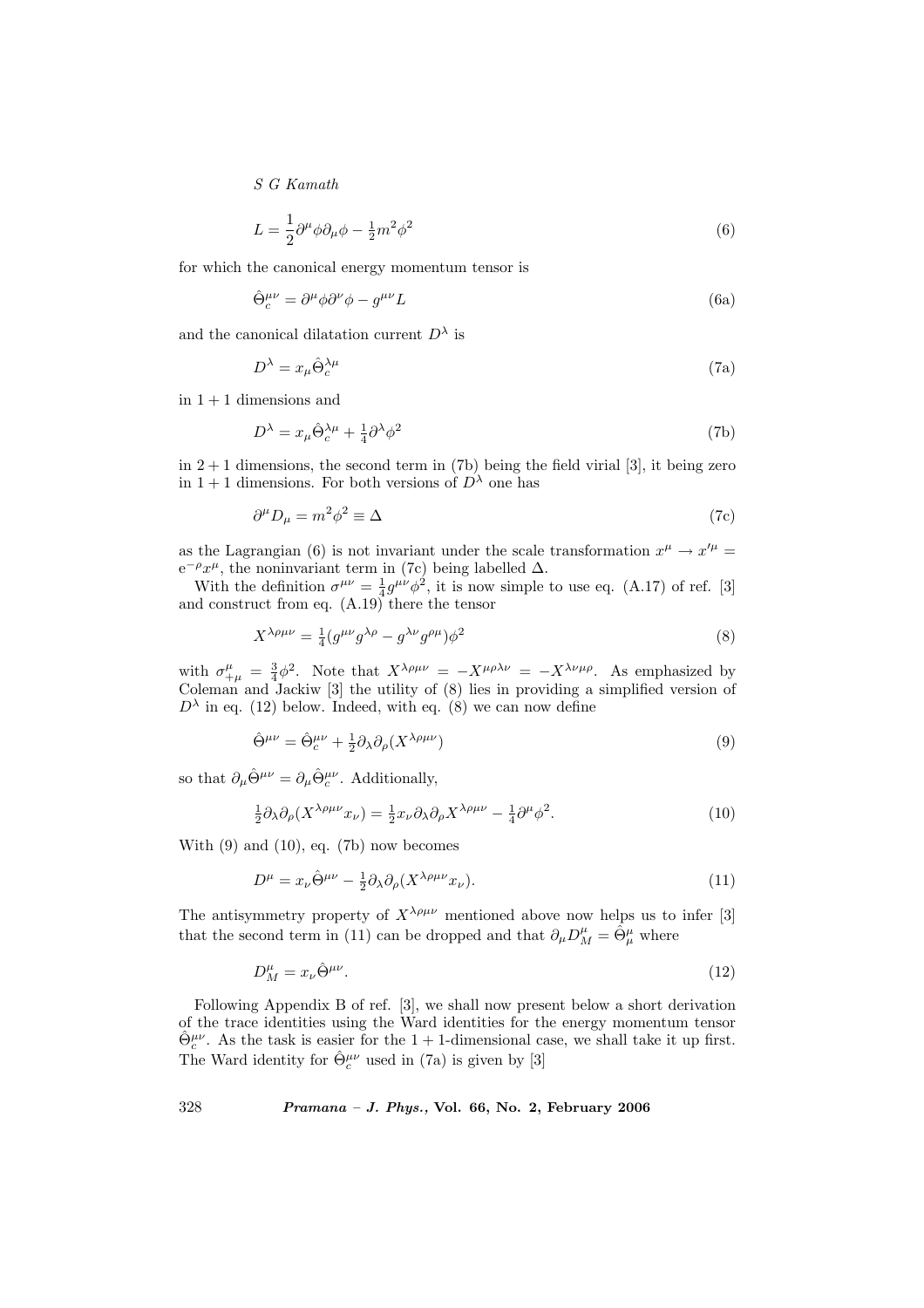$$
\partial_{\mu}^{(y)} \langle 0|T^*(\hat{\Theta}_{c}^{\mu\nu}(y)\phi(x)\phi(z))|0\rangle_c + i\delta^{(2)}(y-x)\langle 0|T^*(\partial^{\nu}\phi(x)\phi(z))|0\rangle_c + i\delta^{(2)}(y-z)\langle 0|T^*(\phi(x)\partial^{\nu}\phi(z))|0\rangle_c = 0
$$
\n(13)

with that for the dilatation current being

$$
\partial_{\mu}^{(y)} \langle 0|T^*(D^{\mu}(y)\phi(x)\phi(z))|0\rangle_c + i\delta^{(2)}(y-x) \langle 0|T^*(\delta\phi(x)\phi(z))|0\rangle_c \n+ i\delta^{(2)}(y-z) \langle 0|T^*(\phi(x)\delta\phi(z))|0\rangle_c \n= \langle 0|T^*(\Delta(y)\phi(x)\phi(z))|0\rangle_c,
$$
\n(14)

where  $\delta\phi(x) = x \cdot \partial\phi(x)$ . With (7a) and (13), (14) reworks to

$$
g_{\mu\nu}\langle 0|T^*(\hat{\Theta}^{\mu\nu}_c(y)\phi(x)\phi(z))|0\rangle_c = \langle 0|T^*(\Delta(y)\phi(x)\phi(z))|0\rangle_c \tag{15}
$$

which is  $(5a)$ . To get eq.  $(5)$  on the other hand, one should remember that eq. (12) does not involve the canonical energy momentum tensor  $\hat{\Theta}^{\mu\nu}_c$  but  $\hat{\Theta}^{\mu\nu}$  as given by eq. (9); however, since the second term in (9) is antisymmetric, (13) holds unchanged save that one should replace  $\hat{\Theta}^{\mu\nu}_c$  by  $\hat{\Theta}^{\mu\nu}$  and change the superscript 2 on the Dirac  $\delta$ -function to 3 as is appropriate for  $2+1$  dimensions. The counterpart of (13) would thus be

$$
\partial_{\mu}^{(y)} \langle 0|T^*(\hat{\Theta}^{\mu\nu}(y)\phi(x)\phi(z))|0\rangle_c + i\delta^{(3)}(y-x)\langle 0|T^*(\partial^{\nu}\phi(x)\phi(z))|0\rangle_c + i\delta^{(3)}(y-z)\langle 0|T^*(\phi(x)\partial^{\nu}\phi(z))|0\rangle_c = 0.
$$
\n(16)

Similarly, the Ward identity for the canonical dilatation current represented by eq. (14) will now be altered in the 2 + 1-dimensional case by using (i)  $D_M^{\mu}$  given by eq. (12) instead of  $D^{\mu}$  and (ii)  $\delta\phi(x) = (\frac{1}{2} + x \cdot \partial)\phi(x)$ , and lastly, by changing the superscript 2 to 3. Thus eq. (14) becomes

$$
\partial_{\mu}^{(y)} \langle 0|T^*(D_M^{\mu}(y)\phi(x)\phi(z))|0\rangle_c \n+ i\delta^{(3)}(y-x) \langle 0|T^*(\delta\phi(x)\phi(z))|0\rangle_c \n+ i\delta^{(3)}(y-z) \langle 0|T^*(\phi(x)\delta\phi(z))|0\rangle_c \n= \langle 0|T^*(\Delta(y)\phi(x)\phi(z))|0\rangle_c.
$$
\n(17)

Using the same steps which led from  $(13)$  and  $(14)$  to  $(15)$  now yields the trace identity (5).

## 3. A check of eqs (5) and (5a) without boundaries

We shall now take up for explicit verification the two trace identities for the unconstrained configuration starting with (15). For convenience we start with the RHS of this equation and so let us consider the generating functional for the connected Green's functions given by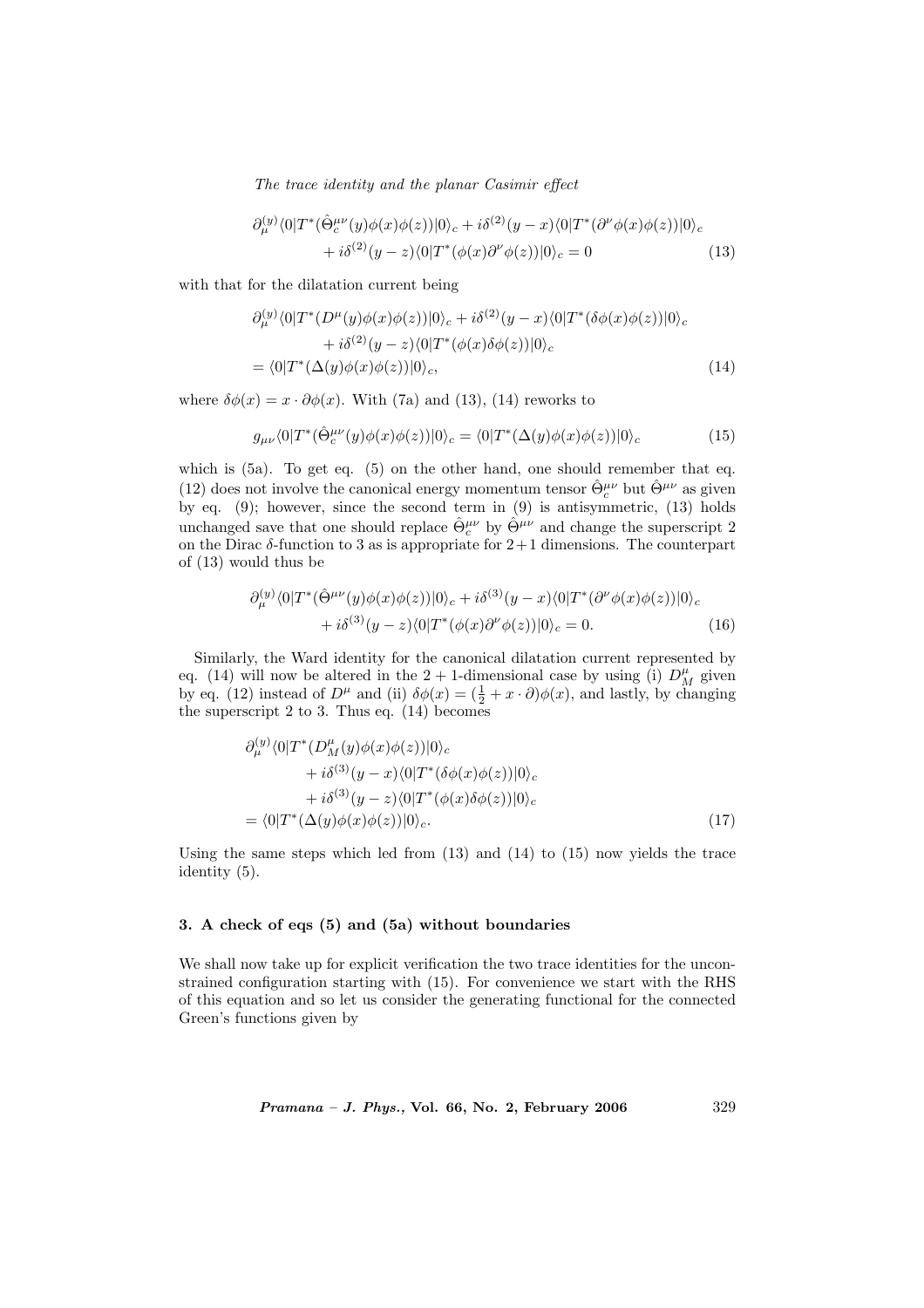$$
\exp(iZ[J,K]) = \frac{1}{W_0} \int [D\phi] \exp i \int d^2x (L + J\phi + Km^2\phi^2)
$$
  
\n
$$
= \frac{1}{W_0} \int [D\phi] \sum_{0}^{\infty} \frac{(-i)^n}{n!} \left( \int d^2x m^2 K(x) \frac{\delta^2}{\delta J^2(x)} \right)^n
$$
  
\n
$$
\times \exp i \int d^2x (L + J\phi)
$$
  
\n
$$
= \frac{1}{W_0} \sum_{0}^{\infty} \frac{(-i)^n}{n!} \left( \int d^2x m^2 K(x) \frac{\delta^2}{\delta J^2(x)} \right)^n
$$
  
\n
$$
\times \exp \left( -\frac{1}{2} i \int d^2x d^2y J(x) \Delta(x - y) J(y) \right)
$$
(18)

with J and K being external sources,  $W_0$  a constant so that the LHS is unity when  $J = K = 0$ , and  $\Delta(x - y) = \int \frac{d^2 p}{(2\pi)^2} \frac{\exp i p \cdot (x - y)}{p^2 - m^2 + i\varepsilon}$ . For later use we note that

$$
(\partial_{(x)}^{\mu}\partial_{\mu}^{(x)} + m^2)\Delta(x - y) = -\delta^{(2)}(x - y)
$$
\n(18a)

$$
i\frac{\delta^2 Z[J,K]}{\delta J(s)\delta J(t)}\bigg|_{J=0=K} = i^2 \langle 0|T^*[(\phi(s)\phi(t)]|0\rangle_c = -i\Delta(s-t). \tag{18b}
$$

Equation (18) yields

$$
i\frac{\delta^3 Z[J,K]}{\delta K(u)\delta J(s)\delta J(t)}\bigg|_{J=0=K} \equiv i^3 \langle 0|T^*(\Delta(u)\phi(s)\phi(t))|0\rangle_c
$$
  
= 
$$
-2im^2(-i\Delta(t-u)\cdot -i\Delta(s-u))
$$

so that by definition

$$
\Delta(u;s,t) = 2m^2(-i\Delta(t-u))(-i\Delta(s-u)).
$$
\n(19)

For the LHS of eq. (15) we use

$$
\exp iZ[J, K^{\alpha}, D^{\mu\nu}]
$$
\n
$$
= \frac{1}{W_0} \int [D\phi] \exp i \int d^2x (L + J\phi + K^{\alpha}\partial_{\alpha}\phi + D_{\mu\nu}\hat{\Theta}^{\mu\nu}_c)
$$
\n
$$
= \frac{1}{W_0} \int [D\phi] \sum_{0}^{\infty} \frac{i^n}{n!} \left[ \int d^2x D_{\mu\nu}(x) \hat{\Theta}^{\mu\nu}_c \right]^n
$$
\n
$$
\times \exp i \int d^2x (L + J\phi + K^{\alpha}\partial_{\alpha}\phi) \tag{20}
$$

with  $\hat{\Theta}^{\mu\nu}_c$  being given by (6a), and  $J(x)$ ,  $K^{\mu}(x)$  and  $D^{\mu\nu}(x)$  being external sources. It is now easy to rewrite (20) as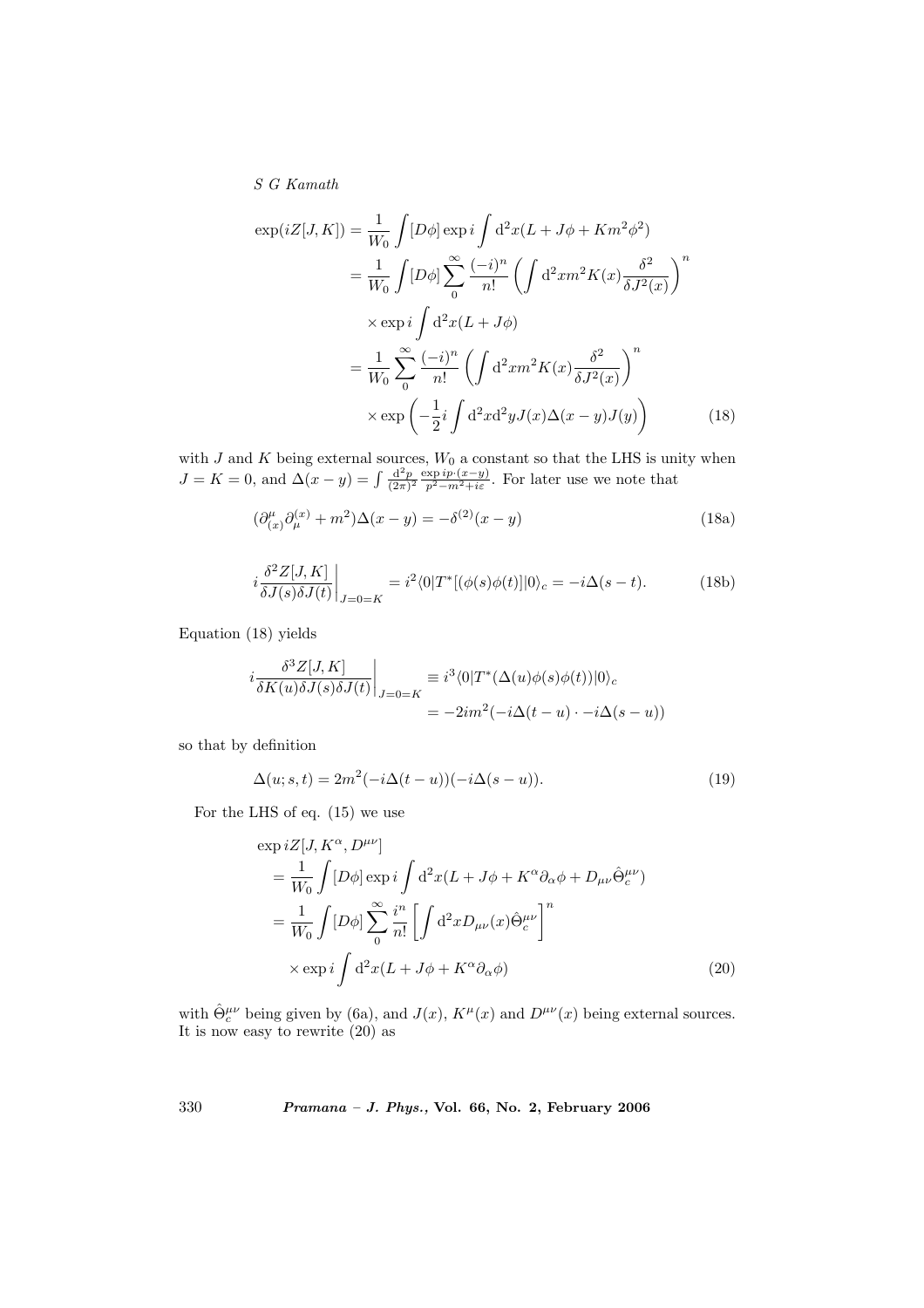$$
\exp iZ[J, K^{\alpha}, D^{\mu\nu}]
$$
\n
$$
= \frac{1}{W_0} \sum_{0}^{\infty} \frac{(-i)^n}{n!} \left[ \int d^2x D^{\mu\nu} H_{\mu\nu} \right]^n
$$
\n
$$
\times \exp \left( -\frac{1}{2} i \int d^2x d^2y (J + K^{\mu} \vec{\partial}_{\mu})_x \Delta(x - y) (J + \overleftarrow{\partial}_{\mu} K^{\mu})_y \right) \tag{21}
$$

with

$$
H_{\mu\nu} = \frac{\delta^2}{\delta K^{\mu}(u)\delta K^{\nu}(u)} - \frac{1}{2}g_{\mu\nu}\left(\frac{\delta^2}{\delta K^{\alpha}(u)\delta K_{\alpha}(u)} - m^2\frac{\delta^2}{\delta J(u)\delta J(u)}\right).
$$
\n(21a)

Note that the derivative operators in the exponent in (21) act on the  $\Delta(x - y)$ defined earlier. Equation (21) now leads to

$$
i\frac{\delta^3 Z}{\delta D^{\alpha\beta}(u)\delta J(s)\delta J(t)}\Big|_{J=0=K=D^{\alpha\beta}} \equiv i^3 \langle 0|T^*(\hat{\Theta}_{\alpha\beta}(u)\phi(s)\phi(t))|0\rangle_c,
$$
  
\n
$$
= -2i \Big\{ (-i\partial_{\alpha}^{(u)}\Delta(t-u))(-i\partial_{\beta}^{(u)}\Delta(s-u)) - \frac{1}{2}g_{\alpha\beta}
$$
  
\n
$$
\times [(-i\partial_{\nu}^{(u)}\Delta(t-u))(-i\partial_{(u)}^{\nu}\Delta(s-u)) - m^2(-i\Delta(t-u))(-i\Delta(s-u)) ] \Big\}
$$
(22)

so that

$$
g_{\alpha\beta}\langle 0|T^*(\hat{\Theta}_c^{\alpha\beta}(u)\phi(s)\phi(t))|0\rangle_c = 2m^2(-i\Delta(t-u))(-i\Delta(s-u)).\tag{23}
$$

Identifying eq. (19) with the RHS of (23) thus verifies (15), i.e. the trace identity in  $1 + 1$  dimensions.

We shall now verify eq. (5). It is enough to focus on the first term as the rest of the identity will follow naturally and to this end let us now consider

$$
\exp iZ[J, K^{\mu}, D^{\alpha\beta}, L^{\mu\nu}]
$$
\n
$$
= \frac{1}{W_0} \int [D\phi] \exp i \int d^3x (L + J\phi + K^{\nu} \partial_{\nu} \phi + L^{\alpha\beta} \partial_{\alpha} \partial_{\beta} \phi + D_{\mu\nu} \hat{\Theta}^{\mu\nu})
$$
\n
$$
= \frac{1}{W_0} \sum_{0}^{\infty} \frac{(i)^n}{n!} \left\{ \int d^3y D_{\mu\nu}(y) \hat{\Theta}^{\mu\nu} \right\}^n
$$
\n
$$
\times \exp - \left\{ \frac{1}{2} i \int d^3x d^3y M(x) \Delta(x - y) M(y) \right\}
$$
\n(24)

with the operator

$$
M = J(x) + K^{\alpha} \partial_{\alpha}^{(x)} + L^{\mu\nu} \partial_{\mu}^{(x)} \partial_{\nu}^{(x)}
$$
\n(24a)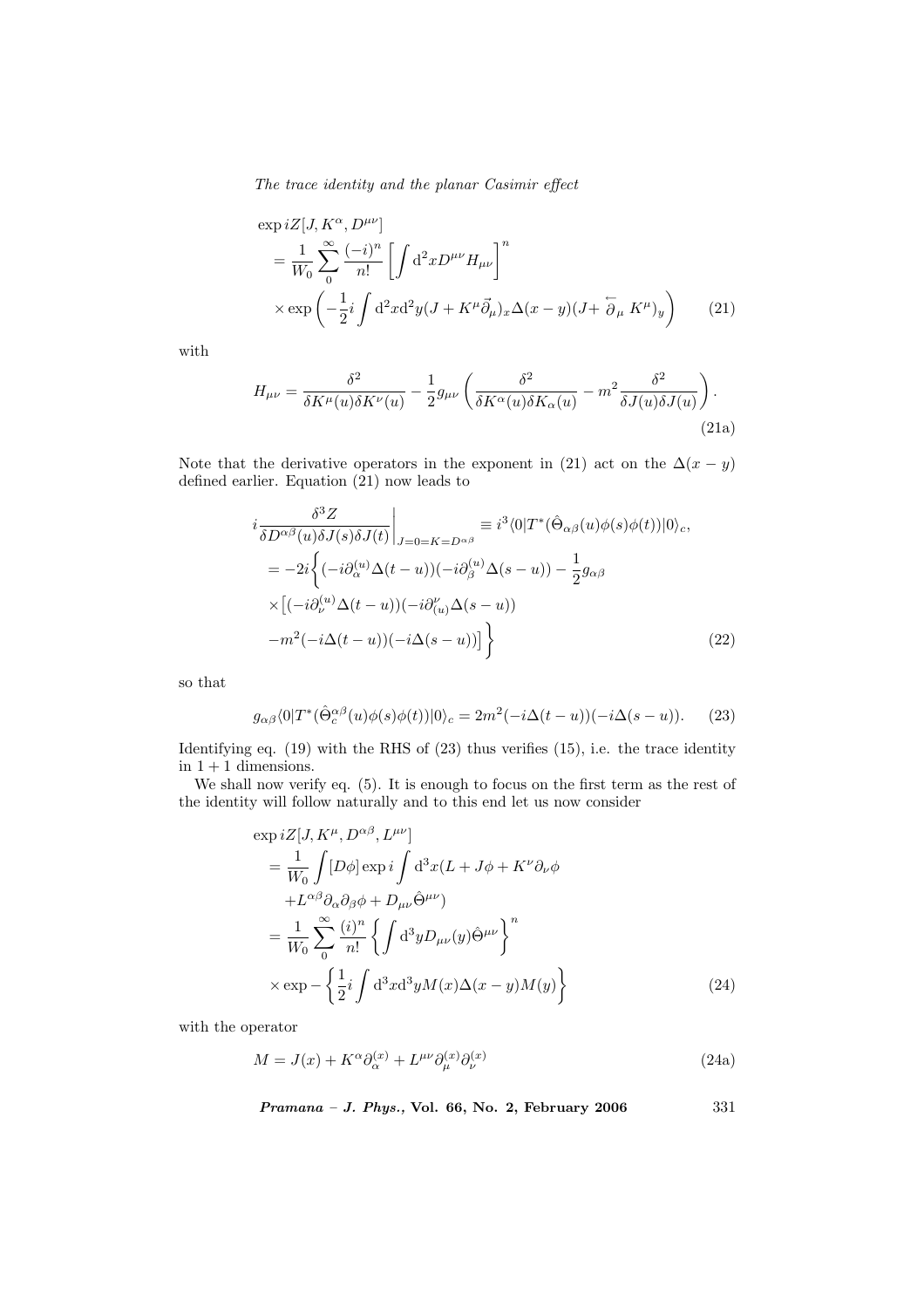the derivative operators in (24) acting on  $\Delta(x-y)$ , the latter being now defined by (18a) but with the  $\delta$ -function appropriate to three space–time dimensions. Rewriting (24) as

$$
\exp iZ[J(x), K^{\mu}, D^{\alpha\beta}, L^{\mu\nu}]
$$
\n
$$
= \frac{1}{W_0} \sum_{0}^{\infty} \frac{(-i)^n}{n!} \left\{ \int d^3y D_{\mu\nu}(y) G^{\mu\nu} \right\}^n
$$
\n
$$
\times \exp - \left\{ \frac{1}{2} i \int d^3x d^3y M(x) \Delta(x - y) M(y) \right\}
$$
\n(25)

with

$$
G_{\mu\nu} = \frac{3}{4} \frac{\delta^2}{\delta K^\mu(y)\delta K^\nu(y)} - \frac{1}{4} \frac{\delta^2}{\delta J(y)\delta L^{\mu\nu}(y)} -\frac{1}{2} g_{\mu\nu} \left[ \frac{1}{2} \frac{\delta^2}{\delta K^\alpha(y)\delta K_\alpha(y)} - m^2 \frac{\delta^2}{\delta J(y)\delta J(y)} \right] -\frac{1}{2} g_{\alpha\beta} \frac{\delta^2}{\delta J(y)\delta L_{\alpha\beta}(y)} \right]
$$
(26)

enables us to repeat the procedure adopted earlier for the  $1 + 1$ -dimensional case in verifying (15). Thus

$$
ig^{\alpha\beta} \frac{\delta^3 Z}{\delta D^{\alpha\beta}(u)\delta J(s)\delta J(t)}\Big|_{J=0=D^{\alpha\beta}}
$$
  
= 
$$
-\frac{i}{2}[(-i\Delta(t-u))([\partial_{(s)}^{\mu}\partial_{\mu}^{(s)}+m^2](-i\Delta(s-u)))+(-i\Delta(s-u))
$$
  

$$
\times([\partial_{(t)}^{\mu}\partial_{\mu}^{(t)}+m^2](-i\Delta(t-u)))+4m^2(-i\Delta(t-u))(-i\Delta(s-u))]
$$
 (27)  
= 
$$
\frac{1}{2}i\{i\Delta(t-u)[i\delta^{(3)}(s-u)]+i\Delta(s-u)[i\delta^{(3)}(t-u)]
$$
  

$$
-4m^2(-i\Delta(t-u))(-i\Delta(s-u))\}.
$$
 (28)

The LHS of eq. (27) being  $i^3 g^{\alpha\beta} \langle 0|T^*(\Theta_{\alpha\beta}(u)\phi(s)\phi(t))|0\rangle_c$ , eq. (28), on using (18b), gives

$$
g^{\alpha\beta}\langle 0|T^*(\hat{\Theta}_{\alpha\beta}(u)\phi(s)\phi(t))|0\rangle_c
$$
  
 
$$
+\frac{1}{2}i\{\delta^{(3)}(s-u)+\delta^{(3)}(t-u)\}\langle 0|T^*(\phi(s)\phi(t))|0\rangle_c
$$
  
=  $\langle 0|T^*(\Delta(u)\phi(s)\phi(t))|0\rangle_c$  (29)

which is (5), remembering eq. (7c) for  $\Delta(x)$ .

## 4. A check of eqs (5) and (5a) with boundaries

Let us now examine the validity of  $(5a)$  in the constrained configuration. For this purpose we need to incorporate the Dirichlet boundary condition  $\phi(t, x^1 = -a) = 0$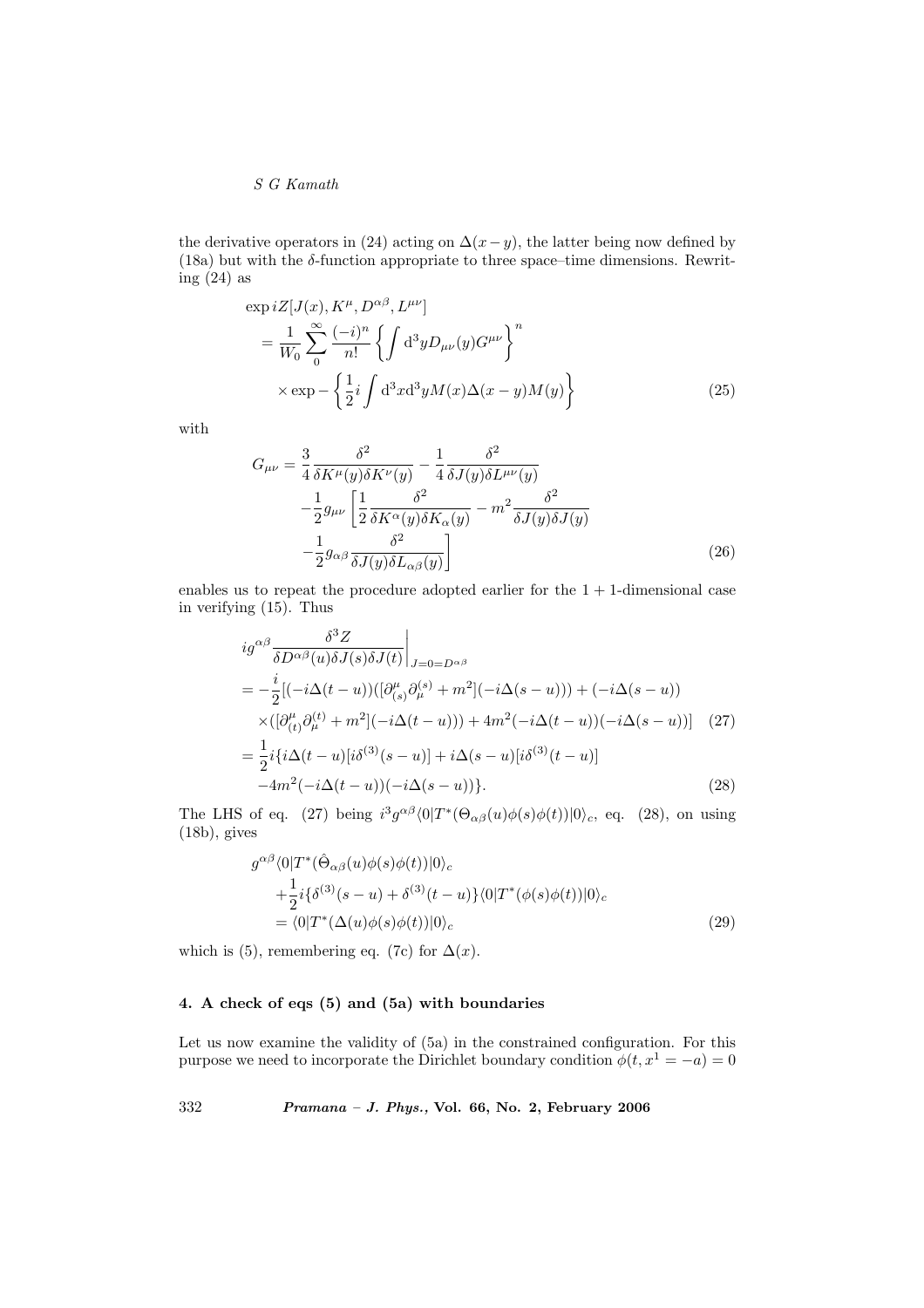into the generating functional given by eqs (18) and (21) above and a simple way to do this is to adopt the method of Bordag *et al* [5] in which one uses the Dirac  $\delta$ -function to redefine the generating functional in (18) as

$$
\exp(iZ[J,K]) = \frac{1}{W_0} \int [D\phi] \delta(\phi(t, x^1 = -a))
$$

$$
\times \exp i \int d^2x (L + J\phi + Km^2\phi^2).
$$
 (30)

Reworking (30) results in

$$
\exp(iZ[J,K]) = C \int [D\phi][Db] \exp i \int d^2x
$$
  
 
$$
\times (L + J\phi + Km^2\phi^2 + \delta(x^1 + a)b(x)\phi(x))
$$
 (31)

with C a normalizing factor and  $b(x)$  an auxiliary field which exists on the plate only. In other words,  $b(x)$  is a function of the time variable alone. A similar effort on (20) gives

$$
\exp iZ[J, K^{\alpha}, D^{\mu\nu}] = C_1 \int [D\phi][Db]
$$
  
 
$$
\times \exp i \int d^2x (L + J\phi + K^{\alpha}\partial_{\alpha}\phi
$$
  
 
$$
+ D_{\mu\nu}\hat{\Theta}^{\mu\nu}_c + \delta(x^1 + a)b(x)\phi(x)). \tag{32}
$$

The effect of the boundary condition now changes (31) to a modified version of (18), namely,

$$
\exp iZ[J,K] = N \sum_{0}^{\infty} \frac{(-i)^n}{n!} \left( m^2 \int d^2x K(x) \frac{\delta^2}{\delta J^2(x)} \right)^n
$$

$$
\times \exp{-\frac{1}{2}i \int dx dy J(x) \Delta_s(x-y) J(y)}
$$
(33)

with  $N$  a normalizing factor given by

$$
N = C \int [Dc] \exp \left(-\frac{1}{2}i \int d^2x d^2y \delta(x^1 + a) \delta(y^1 + a)c(x) \Delta(x - y)c(y)\right)
$$
\n(34)

c(x) being an auxiliary field defined in (37a). In eq. (34) the  $\Delta(x - y)$  is identical to that defined by (18a) while the  $\Delta_s(x-y)$  used in (33) is defined by

$$
\Delta_s(x - y) = \Delta(x - y) - \Delta_0(x - y). \tag{34a}
$$

A formal derivation of the second term in  $\Delta_s(x-y)$  is given below; besides N, eqs (33) and (18) which define the generating functional for the constrained and unconstrained configurations respectively, differ in the definition of the propagator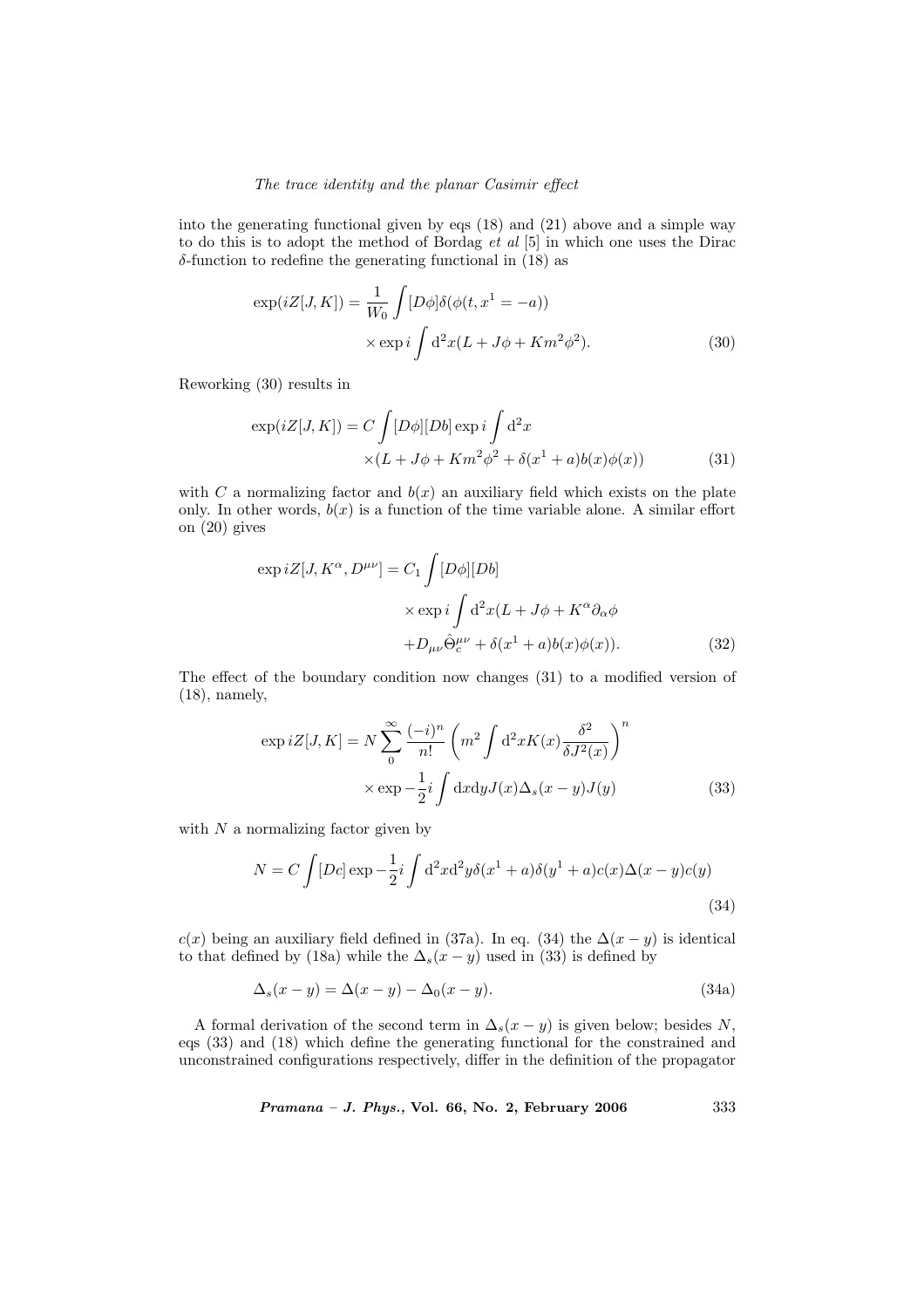to be adopted for the calculations below, it being  $i\Delta_s(x-y)$  or  $i\Delta(x-y)$  for the appropriate case. For eq. (32) one obtains similarly

$$
\exp iZ[J, K^{\alpha}, D^{\mu\nu}] = N_1 \sum_{0}^{\infty} \frac{(-i)^n}{n!} \left( \int d^2x D^{\alpha\beta} H_{\alpha\beta} \right)^n
$$

$$
\times \exp -\frac{1}{2} i \int d^2x d^2y (J + K^{\mu} \vec{\partial}_{\mu})_x
$$

$$
\times \Delta_s (x - y)(J + \overleftarrow{\partial}_{\mu} K^{\mu})_y \tag{35}
$$

with  $H_{\alpha\beta}$  as in (21a). To make the above derivation reader-friendly, we shall now go through some of the relevant steps leading from (31) to (34). Let us first rewrite (31) as

$$
\exp(iZ[J,K]) = C \int [D\phi][Db] \sum_{0}^{\infty} \frac{(-i)^n}{n!} \left( m^2 \int d^2x K(x) \frac{\delta^2}{\delta J^2(x)} \right)^n
$$

$$
\times \exp i \int d^2x (L + J\phi + \delta(x^1 + a)b(x)\phi(x)). \tag{36}
$$

On transforming to momentum space and changing variables as is done in standard textbooks [6], one obtains besides the familiar  $(\frac{1}{2}\partial^{\mu}\phi'\partial_{\mu}\phi' - \frac{1}{2}m^2\phi'^2)$  due to the shift in the field  $\phi(x)$  to  $\phi'(x)$ , extra terms; in coordinate space the latter are of the form

$$
\int_{x^+} \int_{y^+} b(x) \Delta(x - y) b(y) + \int_{x^+} \int_y b(x) \Delta(x - y) J(y) + \int_x \int_{y^+} J(x) \Delta(x - y) b(y),
$$
\n(37)

where  $\int_{x+}$  and  $\int_x$  are symbols for  $\int d^2x \delta(x^1 + a)$  and  $\int d^2x$  respectively. Let us now introduce a new auxiliary field defined by

$$
b(x) = c(x) - \int_{u^+} \int_z J(z) \Delta(z - u) \Delta^{-1}(u - x), \tag{37a}
$$

where

$$
\int_{u^{+}} \Delta^{-1}(z - u)\Delta(u - x) = (2\pi)\delta(z^{0} - x^{0})
$$
\n(37b)

when  $z^1$  and  $x^1$  are restricted to the plate on which  $\phi(t, x^1 = -a) = 0$ . The reader is referred to the Appendix of this paper for the relevant steps involved in deriving (37b). This definition of  $\Delta^{-1}(x-y)$  is an adaptation of eq. (25) in Bordag and Lindig  $[7]$  to  $1 + 1$  dimensions. Using eqs  $(37a)$  and  $(37b)$  in the first term in  $(37)$ leads to

$$
\int_{x^+} \int_{y^+} c(x) \Delta(x - y) c(y) - \int_{x^+} \int_y c(x) \Delta(x - y) J(y)
$$

$$
- \int_x \int_{y^+} J(x) \Delta(x - y) c(y)
$$

$$
+ \int_x \int_{u^+} \int_{s^+} \int_y J(x) \Delta(x - u) \Delta^{-1}(u - s) \Delta(s - y) J(y).
$$
(38)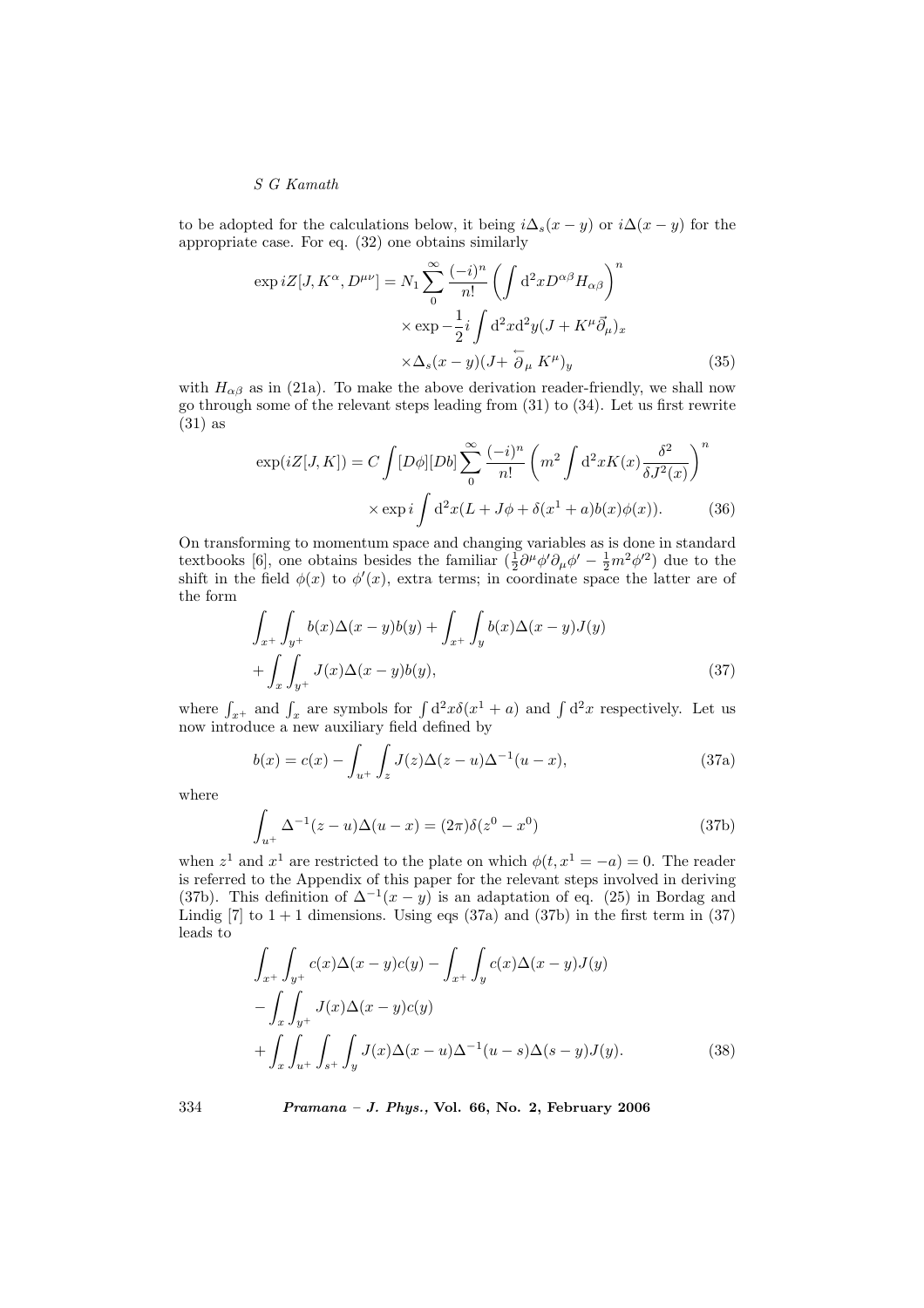Repeating this shift for the second and third terms of (37) easily yields on simplification

$$
\int_{x^+} \int_{y^+} c(x) \Delta(x - y) c(y)
$$
  
 
$$
- \int_z \int_s \int_{u^+} \int_{y^+} J(z) \Delta(z - u) \Delta^{-1}(u - y) \Delta(y - s) J(s).
$$
 (39)

The first term in  $(39)$  is the exponent in the normalization factor N in  $(34)$ . With the label

$$
\Delta_0(x-y) \equiv \int_{u^+} \int_{v^+} \Delta(x-u) \Delta^{-1}(u-v) \Delta(v-y) \tag{40}
$$

and the definition of  $\Delta_s(x-y)$  given in (34a) one can now trace the first term in the exponent in (33) to the shift of  $\phi(x)$  to  $\phi'(x)$ , with the second term accounted for by (39) and (40). Thus the modification from  $\Delta(x-y)$  to  $\Delta_s(x-y)$  can be traced to a successive shift in the fields  $\phi(x)$  and  $b(x)$ . We remind the reader here that in the case of a pair of plates with conductor boundary conditions as discussed by Bordag and Lindig [7] one has, beside a pair of Dirac δ-functions in the generating functional for the connected Green's functions, a new photon propagator represented by eq. (26) in their paper [7]. Equation (34a) is therefore the counterpart of eq. (26) of ref. [6].

The above steps also account for the derivation of (35) from (32); let us however anticipate here that it is this addition to the naive propagator  $\Delta(x - y)$  that will be crucial in invalidating the trace identity in  $2 + 1$  dimensions, while in the  $1 + 1$ case the trace identity (15) will be maintained because  $g_{\alpha\beta}g^{\alpha\beta} = 2$  and because the canonical scale dimension  $d = 0$ .

Let us check this out now. From (33) one obtains

$$
i\frac{\delta^3 Z[J,K]}{\delta K(u)\delta J(s)\delta J(t)}\Big|_{J=0=K} \equiv i^3 \langle 0|T^*(\Delta(u)\phi(s)\phi(t))|0\rangle_c
$$
  
= 
$$
-2im^2(-i\Delta_s(t-u)\cdot -i\Delta_s(s-u))
$$
 (41a)

while (35) yields

$$
i\frac{\delta^3 Z}{\delta D^{\alpha\beta}(u)\delta J(s)\delta J(t)}\Big|_{J=0=K=D^{\alpha\beta}} \equiv i^3 \langle 0|T^*(\hat{\Theta}_{\alpha\beta}(u)\phi(s)\phi(t))|0\rangle_c
$$
  

$$
= -2i \Big\{ (-i\partial_{\alpha}^{(u)}\Delta_s(t-u))(-i\partial_{\beta}^{(u)}\Delta_s(s-u))
$$

$$
-\frac{1}{2}g_{\alpha\beta}[(-i\partial_{\nu}^{(u)}\Delta_s(t-u))(-i\partial_{(u)}^{u}\Delta_s(s-u))
$$

$$
-m^2(-i\Delta_s(t-u))(-i\Delta_s(s-u))\Big\}. \tag{41b}
$$

Equations (41a) and (41b) immediately lead to

Pramana – J. Phys., Vol. 66, No. 2, February 2006 335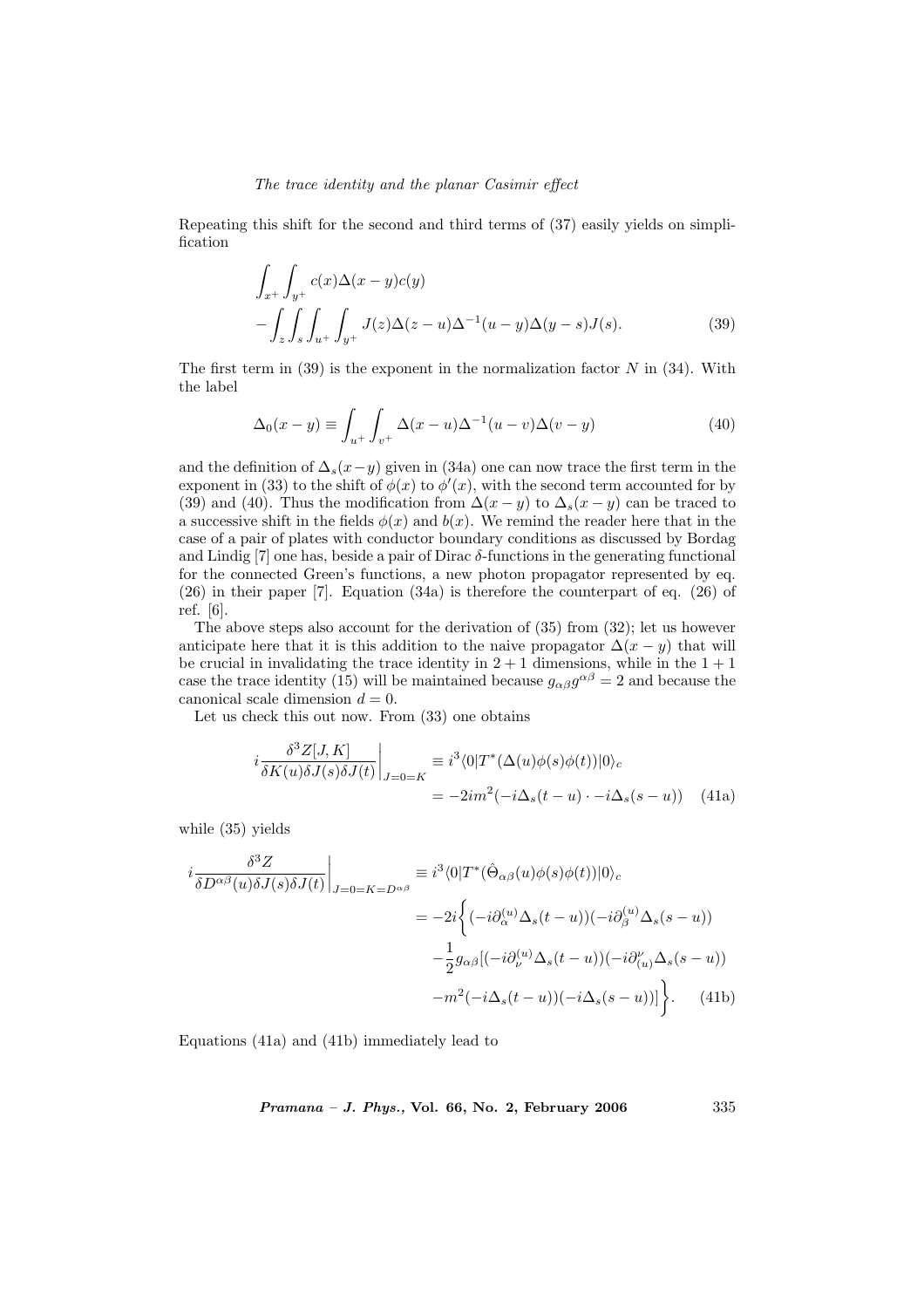$$
g_{\alpha\beta}\langle 0|T^*(\hat{\Theta}_c^{\alpha\beta}(u)\phi(s)\phi(t))|0\rangle_c = 2m^2(-i\Delta_s(t-u))(-i\Delta_s(s-u))
$$
  
=  $\langle 0|T^*(\Delta(u)\phi(s)\phi(t))|0\rangle_c.$  (42)

The first and the last equality in  $(42)$  thus establishes the validity of  $(5a)$  in the constrained configuration adopted in this paper; further, just as in the derivation of eq. (23), the first equality has been obtained purely on account of the cancellation between the first two terms of the RHS of (41b) because  $g_{\alpha\beta}g^{\alpha\beta} = 2$  in  $1+1$ dimensions. In other words, eq. (15) is preserved when one transits from free space to the constrained configuration defined in this paper earlier.

Following the same steps as adopted above for the  $1+1$ -dimensional case we shall now take up the verification of  $(5)$  in  $2 + 1$  dimensions. We begin with a suitably modified version of eq. (24) to include the boundary condition  $\phi(t, x^1, x^2 = -a)$ 0, namely,

$$
\exp iZ[J, K^{\mu}, D^{\alpha\beta}, L^{\mu\nu}]
$$
  
=  $C \int [D\phi][Db] \exp i \int d^3x (L + J\phi + K^{\nu}\partial_{\nu}\phi + L^{\alpha\beta}\partial_{\alpha}\partial_{\beta}\phi$   
+ $D_{\mu\nu}\hat{\Theta}^{\mu\nu}_M + \delta(x^2 + a)b(x)\phi(x)).$  (43)

Reworking (43) in terms of the functional derivative operator  $G_{\mu\nu}$  defined in eq.  $(26)$  we get

$$
\exp iZ[J, K^{\alpha}, L^{\mu\nu}, D^{\mu\nu}] = \sum_{0}^{\infty} \frac{(-i)^{n}}{n!} \left\{ \int d^{3}y D_{\mu\nu}(y) G^{\mu\nu} \right\}^{n} C
$$
  
\n
$$
\times \left\{ \int \int [D\phi][Db] \exp i \int d^{3}x (L + J\phi + K^{\mu}\partial_{\mu}\phi(x)) + L^{\mu\nu}\partial_{\mu}\partial_{\nu}\phi + \delta(x^{2} + a)b(x)\phi(x)) \right\}
$$
(43a)  
\n
$$
= N \sum_{n=0}^{\infty} \frac{(-i)^{n}}{n!} \left( \int d^{3}x D_{\mu\nu} G^{\mu\nu} \right)^{n}
$$

$$
\times \exp\left(-\frac{1}{2}i \int d^3x d^3y M(x) \Delta_s(x-y) M(y)\right)
$$
\n(43b)

with  $M(x)$  as defined in (24a) and the derivative operators involved in  $M(x)$ , for example  $\partial_x$ , acting on  $\Delta(x-y)$ . In (43b) we have used the same definition as before (cf. eq.  $(34)$ ) for N

$$
N = C \int [Dc] \exp \left(-\frac{1}{2}i \int_{x^+} \int_{y^+} c(x) \Delta(x - y) c(y) \right) \tag{44}
$$

but with  $\int_{x^+}$  being a symbol for  $\int d^3x \delta(x^2 + a)$ . Additionally, in the exponent in (43b),

$$
\Delta_s(x - y) = \Delta(x - y) - \Delta_0(x - y)
$$

with the first term – given by  $\Delta(x - y) = \int \frac{d^3 p}{(2\pi)^3} \frac{\exp i p \cdot (x - y)}{p^2 - m^2 + i \varepsilon}$  – due to the shift of  $\phi(x)$  to  $\phi'(x)$  so that the Lagrangian density now has the familiar form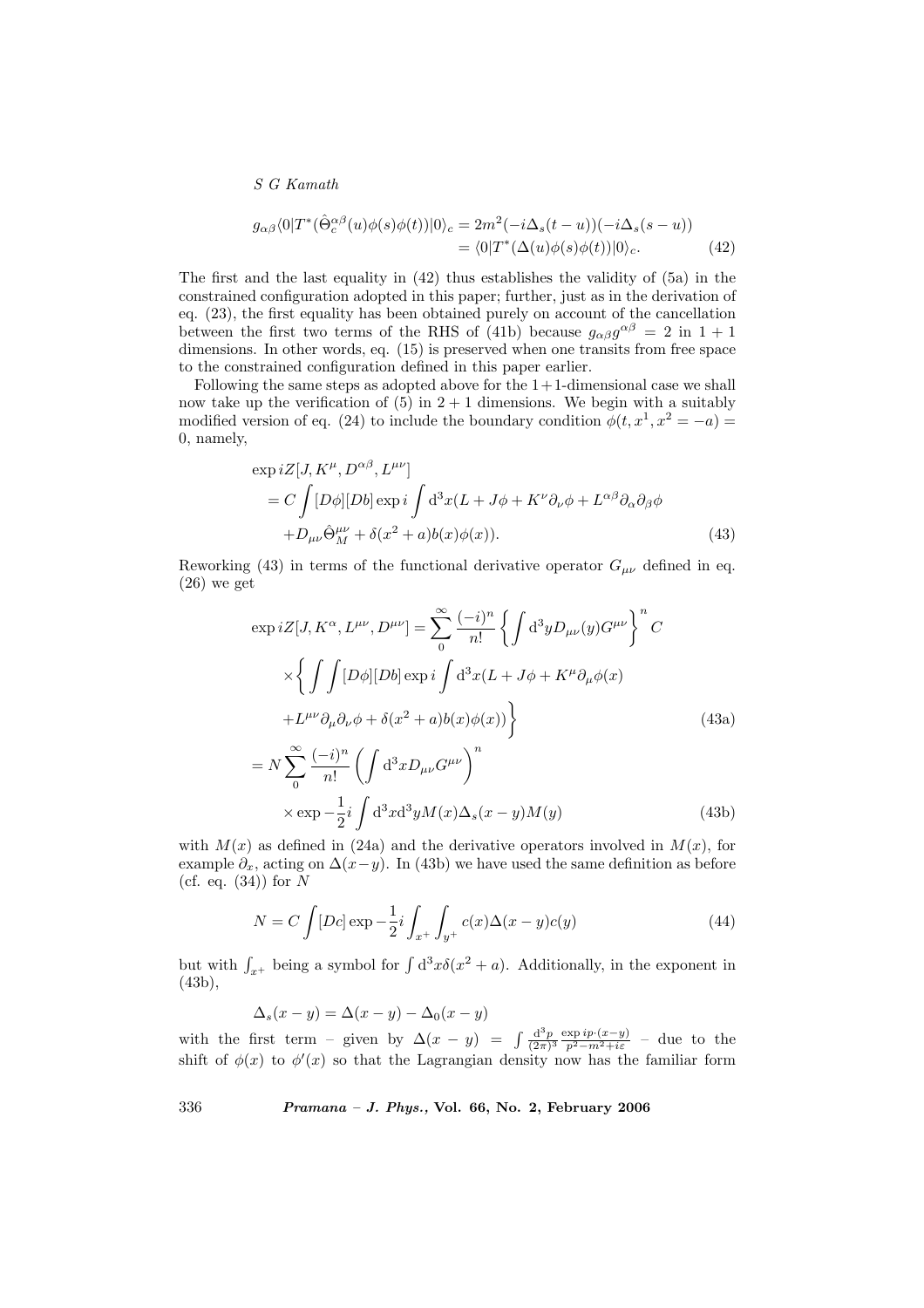$\left(\frac{1}{2}\partial^{\mu}\phi^{\prime}\partial_{\mu}\phi^{\prime}-\frac{1}{2}m^{2}\phi^{\prime 2}\right)$ , and the second from the manipulations involved in rewriting the following terms:

$$
\int_{x^+} \int_y b(x) \Delta(x - y) M(y) + \int_x \int_{y^+} M(x) \Delta(x - y) b(y)
$$
  
+ 
$$
\int_{x^+} \int_{y^+} b(x) \Delta(x - y) b(y)
$$
 (45)

in terms of a new auxiliary field  $c(x)$  defined by

$$
b(x) = c(x) - \int_{u^+} \int_z M(z) \Delta(z - u) \Delta^{-1}(u - x)
$$
 (45a)

to obtain

$$
\int_{x^{+}} \int_{y^{+}} c(x) \Delta(x - y) c(y) \n- \int_{s} \int_{z} \int_{v^{+}} \int_{y^{+}} M(z) \Delta(z - y) \Delta^{-1}(y - v) \Delta(v - s) M(s).
$$
\n(46)

Notice that eq. (45a) is quite similar to eq. (37a), save that the former involves besides the integration being done in  $2 + 1$  dimensions, the operator  $M(x)$ ; the second term in (46) defines

$$
\Delta_0(x-y) \equiv \int_{v^+} \int_{u^+} \Delta(x-v) \Delta^{-1}(v-u) \Delta(u-y) \tag{46a}
$$

with the counterpart of (37b) given by

$$
\int_{x^{+}} \Delta(z - x) \Delta^{-1}(x - y) = (2\pi)^{2} \delta^{(2)}(z - y)
$$
\n(46b)

when  $z^2$  and  $y^2$  are restricted to the plane defined by the Dirichlet boundary condition  $\phi(t, x^1, x^2 = -a) = 0$ . While deferring more details on the  $\Delta^{-1}(x-y)$  to the Appendix we shall now take up for verification the trace identity given by (5) in the constrained configuration. For convenience let us rewrite below the generating functional

$$
\exp iZ[J, K^{\alpha}, L^{\mu\nu}, D^{\mu\nu}] = N \sum_{0}^{\infty} \frac{(-i)^n}{n!} \left( \int d^3x D_{\mu\nu} G^{\mu\nu} \right)^n
$$

$$
\times \exp{-\frac{1}{2}i \int d^3x d^3y M(x) \Delta_s(x-y) M(y)}.
$$
(47)

From (47) one gets

$$
i\frac{\delta^2 Z}{\delta J(s)\delta J(t)}\Big|_{\text{sources}=0} = (-i\Delta(t-s) + i\Delta_0(t-s))
$$
  
=  $i^2 \langle 0|T^*(\phi(s)\phi(t))|0\rangle_{c1},$  (47a)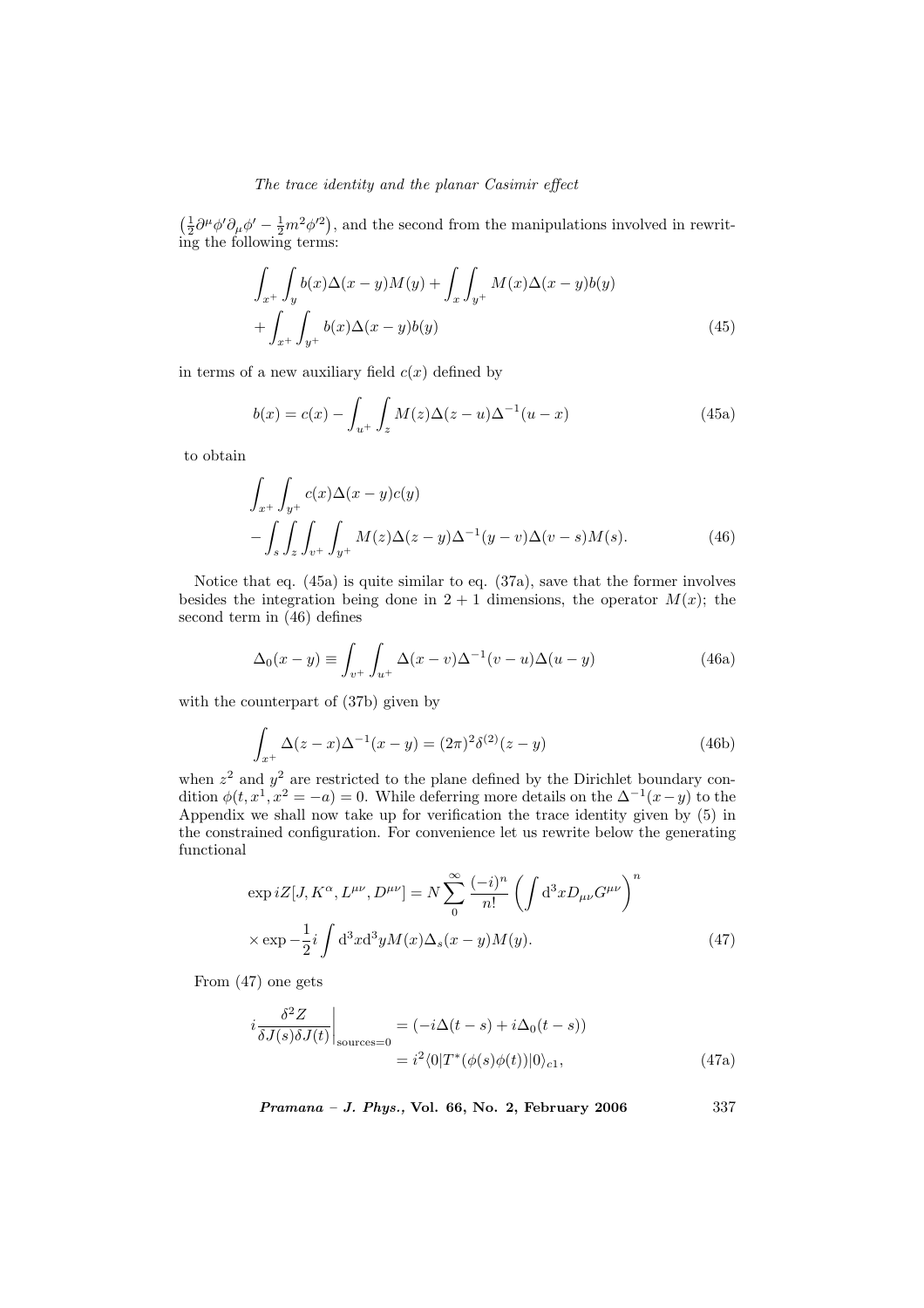where an additional subscript 1 is included in the connected Green's function in  $(47a)$  to distinguish it from the free-space version in the  $2 + 1$  dimensions displayed in (18b) and

$$
ig^{\mu\nu}\frac{\delta^3 Z}{\delta D^{\mu\nu}\delta J(s)\delta J(t)}\Big|_{J=0=D^{\mu\nu}} = i^3 g^{\mu\nu} \langle 0|T^*(\hat{\Theta}_{\mu\nu}(u)\phi(s)\phi(t))|0\rangle_c
$$
  
\n
$$
= (-i)(\frac{1}{2})\{(-i\Delta(s-u) + i\Delta_0(s-u))\}\times (-i\partial_{\alpha}^{(u)}\partial_{(u)}^{\alpha}\Delta(u-t) + i\partial_{\alpha}^{(u)}\partial_{(u)}^{\alpha}\Delta_0(u-t))\n+ (-i\Delta(t-u) + i\Delta_0(t-u))\times (-i\partial_{\alpha}^{(u)}\partial_{(u)}^{\alpha}\Delta(u-s) + i\partial_{\alpha}^{(u)}\partial_{(u)}^{\alpha}\Delta_0(u-s))\}\times (-i)(\frac{1}{2}m^2)g_{\alpha\beta}g^{\alpha\beta}2\{(-i\Delta(t-u) + i\Delta_0(s-u))\}. \tag{48}
$$

Remembering that  $g_{\alpha\beta}g^{\alpha\beta} = 3$  one can now combine two terms in (48) as follows: (a):

$$
(-i)(\frac{1}{2})\{(-i\Delta(s-u) + i\Delta_0(s-u))
$$
  
\n
$$
\times (-i\partial_{\alpha}^{(u)}\partial_{(u)}^{\alpha}\Delta(u-t) + i\partial_{\alpha}^{(u)}\partial_{(u)}^{\alpha}\Delta_0(u-t))\}
$$
  
\n
$$
+(-i)(\frac{1}{2})\{m^2(-i\Delta(u-s) + i\Delta_0(u-s))(-i\Delta(u-t) + i\Delta_0(u-t))\}
$$
  
\n
$$
= (-i)(\frac{1}{2})\{(-i\Delta(s-u) + i\Delta_0(s-u))\}i\delta^{(3)}(u-t)
$$
  
\n
$$
+i\partial_{\mu}^{(u)}\partial_{(u)}^{\mu}\Delta_0(u-t) + m^2i\Delta_0(u-t))\}.
$$
\n(49a)

(b):

$$
(-i)(\frac{1}{2})\{(-i\Delta(u-t) + i\Delta_0(u-t))
$$
  
\n
$$
\times (-i\partial_{\alpha}^{(u)}\partial_{(u)}^{\alpha}\Delta(u-s) + i\partial_{\alpha}^{(u)}\partial_{(u)}^{\alpha}\Delta_0(u-s))\}
$$
  
\n
$$
+(-i)(\frac{1}{2})\{m^2(-i\Delta(u-t) + i\Delta_0(u-t))(-i\Delta(u-s) + i\Delta_0(u-s))\}
$$
  
\n
$$
= (-i)(\frac{1}{2})\{(-i\Delta(u-t) + i\Delta_0(u-t))\}i\delta^{(3)}(u-s)
$$
  
\n
$$
+i\partial_{(u)}^{(\mu)}\partial_{\mu}^{(u)}\Delta_0(u-s) + m^2i\Delta_0(u-s)\}.
$$
\n(49b)

The remainder term in (48) is now

$$
(-i)\{2m^2(-i\Delta(u-t)+i\Delta_0(u-t))(-i\Delta(u-s)+i\Delta_0(u-s))\}.
$$
 (49c)

From the generating functional

$$
\exp iZ[J, K] = \frac{1}{W_0} \int [D\phi][Db]
$$
  
 
$$
\times \exp i \int d^3x (L + J\phi + Km^2\phi^2 + \delta(x^2 + a)b(x)\phi(x))
$$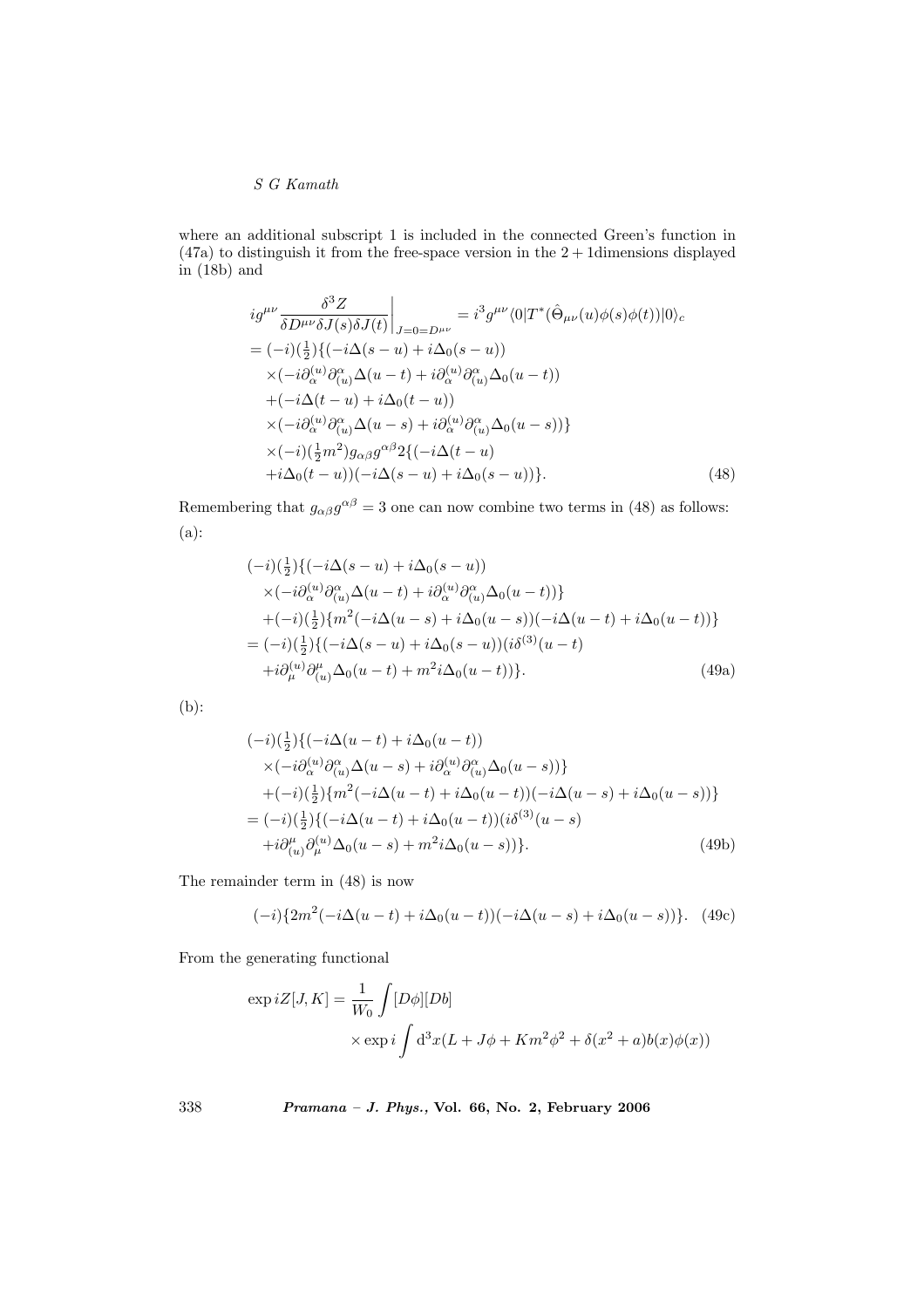$$
= \frac{1}{W_0} \sum_{0}^{\infty} \frac{(-i)^n}{n!} \left( \int d^3x K(x) m^2 \frac{\delta^2}{\delta J^2(x)} \right)^n \int [D\phi][Db] \times \exp i \int d^3x (L + J\phi + \delta(x^2 + a)b(x)\phi(x)) \tag{50}
$$

one can now show that

$$
i\frac{\delta^3 Z}{\delta K(u)\delta J(s)\delta J(t)}\Big|_{J=0=K} \equiv i^3 \langle 0|T^*(\Delta(u)\phi(s)\phi(t))|0\rangle_c
$$
  
= 
$$
-2im^2(-i\Delta(u-t)+i\Delta_0(u-t))(-i\Delta(u-s)+i\Delta_0(u-s)).
$$
 (51)

Clearly eq.  $(51)$  is the remainder term given by  $(49c)$ ; from  $(48)$  and  $(51)$  we thus obtain

$$
i^{3}g^{\mu\nu}\langle 0|T^{*}(\hat{\Theta}_{\mu\nu}(u)\phi(s)\phi(t))|0\rangle_{c} - i^{3}\langle 0|T^{*}(\Delta(u)\phi(s)\phi(t))|0\rangle_{c}
$$
  
=  $(-i)(\frac{1}{2})\{(-i\Delta(s-u)+i\Delta_{0}(s-u))i\delta^{(3)}(u-t) + (-i\Delta(u-t)+i\Delta_{0}(u-t))i\delta^{(3)}(u-s)\} + A.$ 

Let us now use eq. (47a) to rewrite the RHS above as

$$
(-i)(\frac{1}{2})\{i^2\langle 0|T^*(\phi(s)\phi(u))|0\rangle_{c1}i\delta^{(3)}(u-t) +i^2\langle 0|T^*(\phi(u)\phi(t))|0\rangle_{c1}i\delta^{(3)}(u-s)\} + A
$$
(52)

with

$$
A = (-i)\left(\frac{1}{2}\right)\left\{(-i\Delta(s-u) + i\Delta_0(s-u))\left(i\partial_{(u)}^\mu \partial_\mu^{(u)} \Delta_0(u-t)\right) + m^2 i\Delta_0(u-t)\right\} + (-i\Delta(t-u) + i\Delta_0(t-u))
$$
  
 
$$
\times \left(i\partial_{(\alpha)}^{(u)}\partial_{(u)}^\alpha \Delta_0(u-s) + m^2 i\Delta_0(u-s)\right)\}.
$$
 (53)

We shall now rework eq. (52) as

$$
g^{\mu\nu}\langle 0|T^*(\Theta_{\mu\nu}(u)\phi(s)\phi(t))|0\rangle_c + \frac{1}{2}\langle 0|T^*(\phi(s)\phi(t))|0\rangle_{c1}
$$
  
\n
$$
\times{\lbrace i\delta^{(3)}(u-t) + i\delta^{(3)}(u-s)\rbrace}
$$
  
\n
$$
= \langle 0|T^*(\Delta(u)\phi(t)\phi(s))|0\rangle_c + iA.
$$
\n(54)

On comparing eq. (54) with (29) above, we notice immediately that the nonzero A in (53) now invalidates the trace identity (29) that was otherwise preserved in free space in  $2+1$  dimensions. It is instructive to have a second look at  $A$ ; for this purpose we recall from eq. (40) that

$$
\Delta_0(x-y) \equiv \int_{v^+} \int_{u^+} \Delta(x-v) \Delta^{-1}(v-u) \Delta(u-y).
$$

Clearly therefore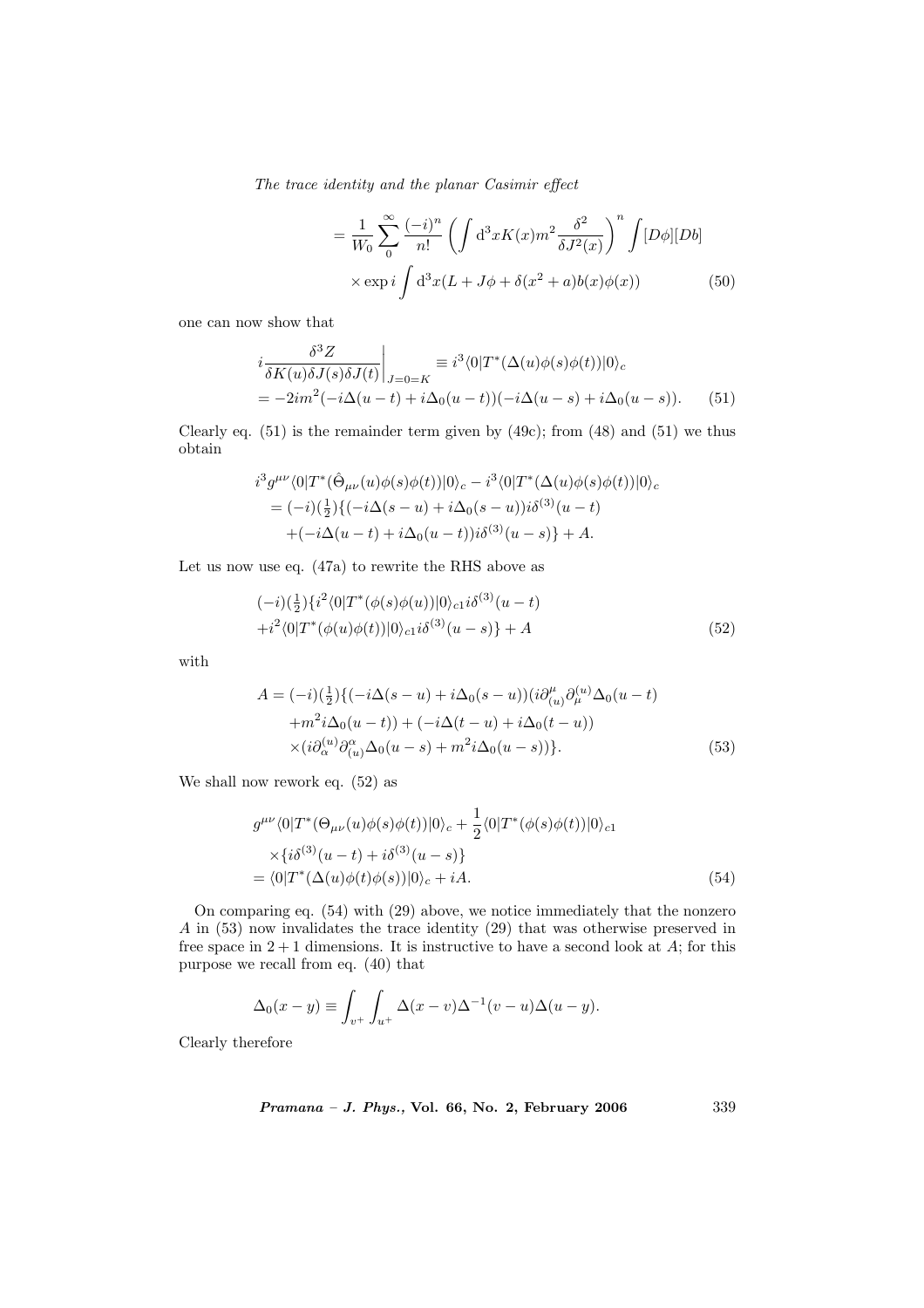$$
i(\partial_{\mu}^{(x)}\partial_{(x)}^{\mu} + m^{2})\Delta_{0}(x - y)
$$
  
= 
$$
-i \int_{z^{+}} \int_{s^{+}} \delta^{(3)}(x - z) \Delta^{-1}(z - s) \Delta(s - y)
$$
  
= 
$$
-i \int_{s^{+}} d^{3}z \delta(z^{2} + a) \delta^{(3)}(x - z) \Delta^{-1}(z - s) \Delta(s - y).
$$
 (55)

On doing the  $z$ -integration in  $(55)$  we will get

$$
i(\partial_{\mu}^{(x)}\partial_{(x)}^{\mu} + m^2)\Delta_0(x - y) = -i\delta(x^2 + a)\int_{s^+} \Delta^{-1}(x - s)\Delta(s - y).
$$
\n(55a)

By virtue of the Dirac  $\delta$ -function on the RHS of (55a) it is clear that the integral will yield  $\delta^{(2)}(x-y)$  when  $y^2$  is also restricted to the plate on which the 2 + 1dimensional version of eq. (37b), viz.

$$
\int_{u^{+}} \Delta^{-1}(z - u)\Delta(u - x) = \delta^{(2)}(z - x)
$$
\n(55b)

holds. While referring the reader to the Appendix below for further details on the derivation of both eqs (37b) and (55b), we shall now use eqs (55) and (55a) in (53) to obtain ½

$$
A = (-i)\left(\frac{1}{2}\right)\left\{(-i\Delta(s-u) + i\Delta_0(s-u))\right\} - i\delta(u^2 + a)
$$
  
 
$$
\times \int_{x^+} \Delta^{-1}(u-x)\Delta(x-t) + (-i\Delta(t-u) + i\Delta_0(t-u))
$$
  
 
$$
\times \left\{-i\delta(u^2 + a)\int_{x^+} \Delta^{-1}(u-x)\Delta(x-s)\right\}.
$$
 (56)

Note that when  $t^2$  and  $s^2$  are set to  $-a$  one can now invoke (55b) to rework A as

$$
A = (-i)(\frac{1}{2})\{(-i\Delta(s-u) + i\Delta_0(s-u))\} - i\delta(u^2 + a)\delta^{(2)}(u-t)\}+ (-i\Delta(t-u) + i\Delta_0(t-u))\{-i\delta(u^2 + a)\delta^{(2)}(u-s)\}\}= (-i)(\frac{1}{2})\{i^2\langle 0|T^*(\phi(s)\phi(u))|0\rangle_{c1}\{-i\delta(u^2 + a)\delta^{(2)}(u-t)\}+i^2\langle 0|T^*(\phi(u)\phi(t))|0\rangle_{c1}\{-i\delta(u^2 + a)\delta^{(2)}(u-s)\}\}. (57)
$$

Thus

$$
iA = -(\frac{1}{2})[\langle 0|T^*(\phi(s)\phi(u))|0\rangle_{c1}\{-i\delta(u^2+a)\delta^{(2)}(u-t)\}\n+ \langle 0|T^*(\phi(u)\phi(t))|0\rangle_{c1}\{-i\delta(u^2+a)\delta^{(2)}(u-s)\}].
$$
\n(58)

Identifying  $t^2$  and  $s^2$  with  $-a$  enables us to rewrite eq. (58) as

$$
iA = -(\frac{1}{2})[\langle 0|T^*(\phi(s)\phi(u))|0\rangle_{c1}\{-i\delta(u^2 - t^2)\delta^{(2)}(u - t)\}\n+ \langle 0|T^*(\phi(u)\phi(t))|0\rangle_{c1}\{-i\delta(u^2 - s^2)\delta^{(2)}(u - s)\}]\n= -(\frac{1}{2})\langle 0|T^*(\phi(s)\phi(t))|0\rangle_{c1}\{-i\delta(u^2 - t^2)\delta^{(2)}(u - t)\n\tag{59}
$$

$$
-i\delta(u^2 - s^2)\delta^{(2)}(u - s)\}.
$$
\n(60)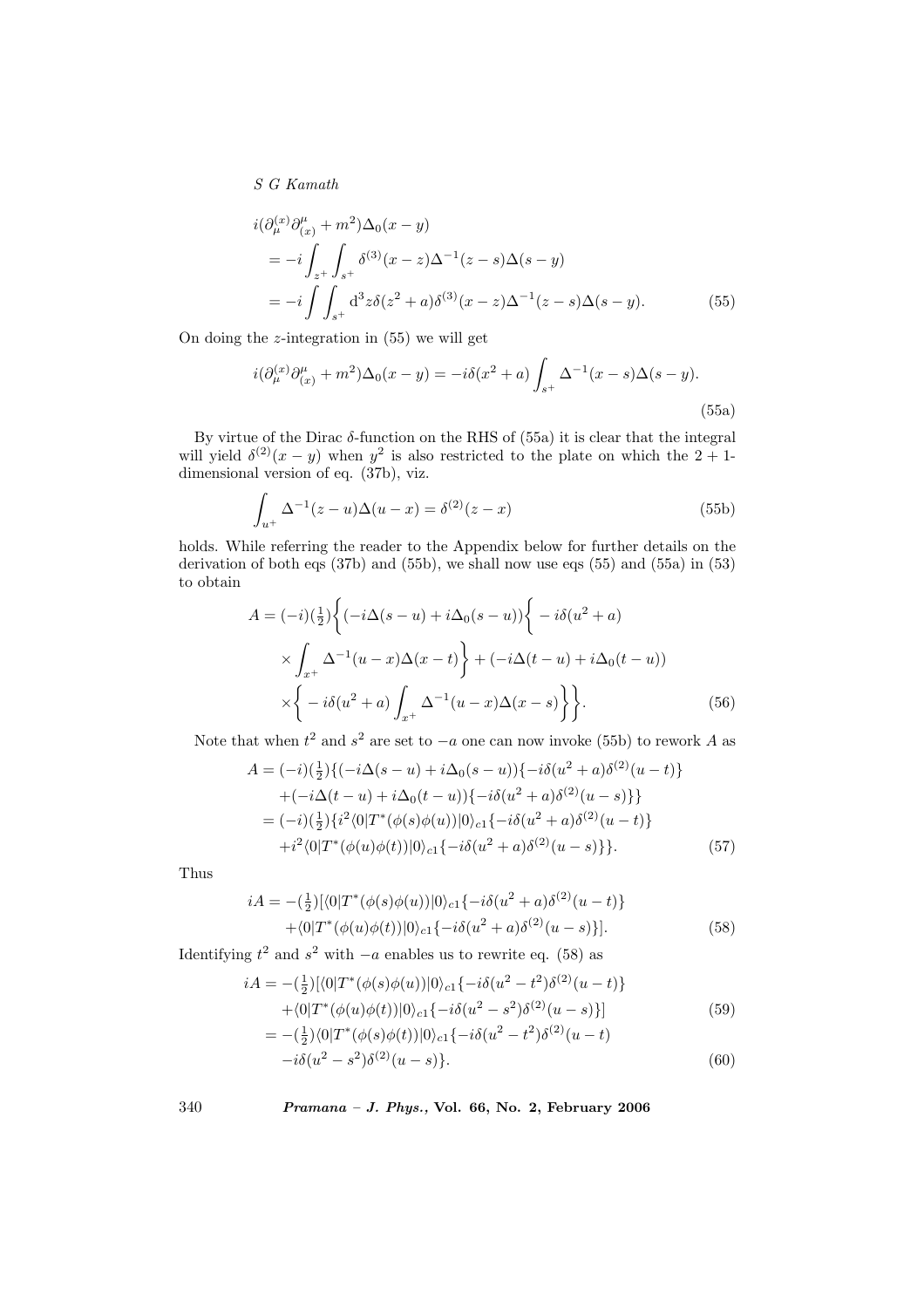Clearly eq. (60) matches exactly with the second term on the LHS of eq. (54) strongly suggesting that in the constrained configuration that we have adopted for the purposes of this paper there is an induced anomalous dimension of  $(1/2)$ which is equal to the canonical scale dimension for the massive real scalar field; as emphasized earlier this is peculiar to the planar case and does not obtain for the 1 + 1-dimensional case for which the canonical scale dimension of  $\phi(x)$  is zero. Let us also point out now that the term 'induced' has been used here intentionally in the sense that it has appeared because of the introduction of the boundary, implying thereby that it would disappear when the boundary is removed. In the sense used in this paper therefore there is a qualitative difference between  $1 + 1$  and  $2 + 1$ dimensions in so far as the maintenance of the familiar trace identity is concerned on a boundary.

#### Discussion

To trace the origin of this anomaly – if one can call it so – in the trace identity it is useful to recall here the functional derivative operator in (26), namely,

$$
G_{\mu\nu} = \frac{3}{4} \frac{\delta^2}{\delta K^\mu(y)\delta K^\nu(y)} - \frac{1}{4} \frac{\delta^2}{\delta J(y)\delta L^{\mu\nu}(y)} - \frac{1}{2} g_{\mu\nu}
$$

$$
\times \left[ \frac{1}{2} \frac{\delta^2}{\delta K^\alpha(y)\delta K_\alpha(y)} - m^2 \frac{\delta^2}{\delta J(y)\delta J(y)} - \frac{1}{2} g_{\alpha\beta} \frac{\delta^2}{\delta J(y)\delta L_{\alpha\beta}(y)} \right].
$$

Notice that on doing the functional differentiation to calculate the LHS of eq. (48) the first and third term in  $g^{\mu\nu}G_{\mu\nu}$  cancel exactly when  $g^{\mu\nu}g_{\mu\nu} = 3$ . This is the reason why the RHS of (48) is slimmer than expected in that it contains only the contributions from the three remaining terms in  $G_{\mu\nu}$ . This happens in  $1+1$ dimensions too as a quick glance at eq.  $(22)$  confirms, but a second look at eqs (21a) versus (26) shows that there are two extra terms in  $G_{\mu\nu}$ , namely the second and the fifth, both due to the nonzero field virial in the planar – as opposed to the 1 + 1-dimensional – case. To take the argument further, the effect of these extra terms shows up in the constrained case due to the additional presence of  $\Delta_0(x - y)$ in the modified propagator  $\Delta_s(x-y)$  – see eq. (47a) above – resulting from the introduction of a boundary in the  $2 + 1$ -dimensional case. Put differently, the twin effects of the nonzero virial and the modified propagator  $\Delta_s(x-y)$  are together responsible for the failure of the trace identity in the  $2 + 1$ -dimensional case when one transits from free space to a constrained one, the latter distinguished by a boundary on which the Dirichlet condition  $\phi(t, x^1, x^2 = -a) = 0$  is imposed.

It is important here to underline an earlier observation in this section that the coefficient of the anomalous term – see eq.  $(60)$  above – is the same as the canonical scale dimension which is  $\frac{1}{2}$  in the 2+1-dimensional case; the absence of the 'anomaly'  $\ln 1 + 1$  dimensions can thus be regarded as due to the zero value of the canonical scale dimension for  $\phi(x)$  in this case. It also stands to reason that the 'anomalous' result reported in this paper for the trace identity associated with the Lagrangian for the noninteracting massive real scalar field in  $2+1$  dimensions will definitely prevail– given the premises used in the calculation here – when one extends this investigation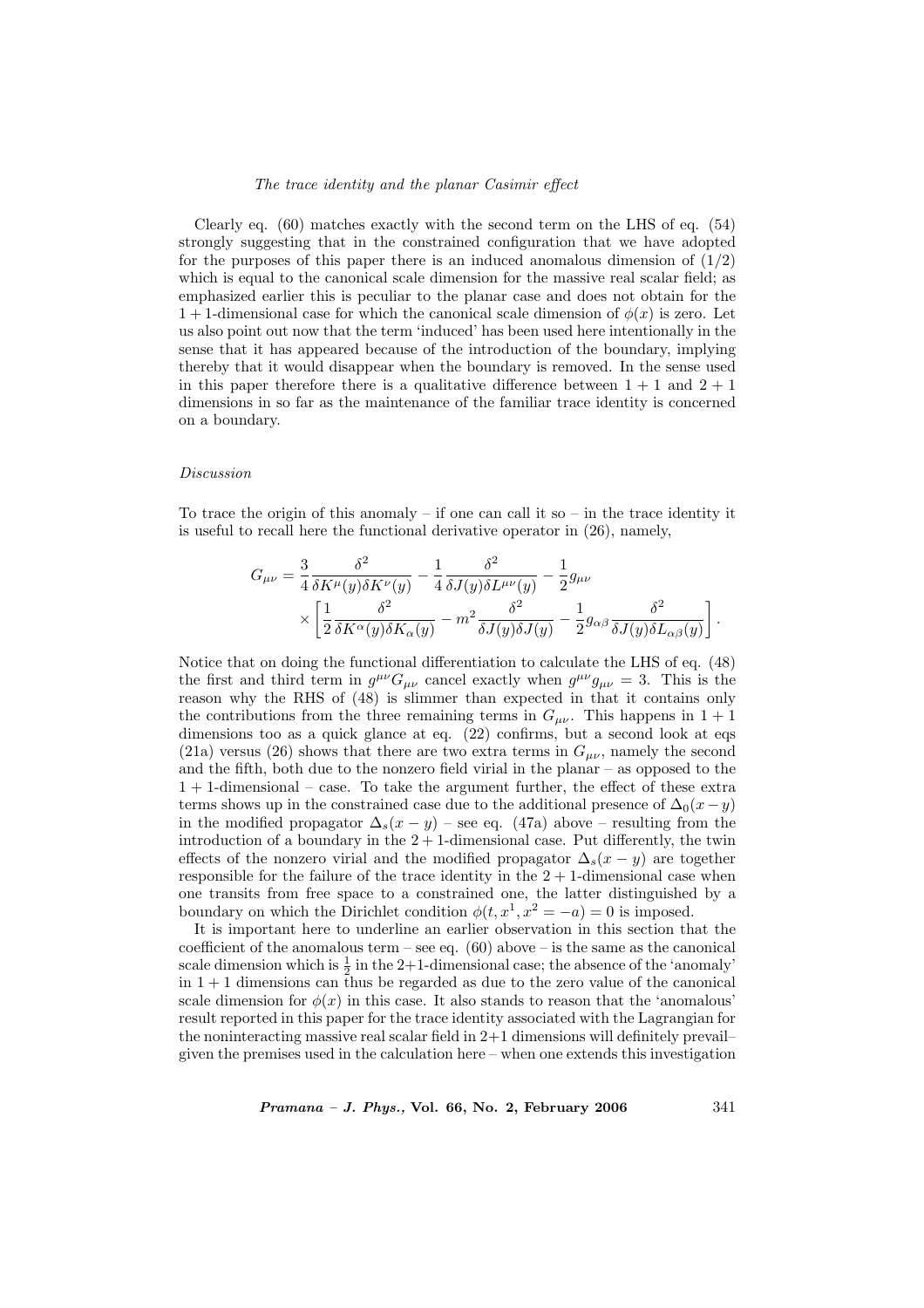to other field theories especially those where the canonical scale dimension is not zero; this is in progress and will be reported elsewhere.

Let us now conclude this paper on a hypothetical but hopeful note; in doing so we are encouraged by the fact that Casimir forces have now been measured precisely, the experiment by Lamoreaux [8] being the first in a modern phase of Casimir force measurements. While relegating the details of that experiment and subsequent developments therein to the review by Bordag et al [4] we must point out here that Casimir forces also play a significant role in micro- and nanometer size structures. More precisely, it is now recognized [9] that these forces need to be factored in the design and modeling of MEMS and nanoelectromechanical systems (NEMS); as a spin-off from these experimental advances we hazard the guess that the theoretical viewpoint taken in two recent papers by Cavalcanti [10] and Hertzberg et al [11] on the Casimir piston could be of some relevance to the results of this paper.

In other words, the idea we are putting across now is at best tentative and needs to be worked on carefully, more so as the Dirichlet boundary condition is now imposed on a single plate in this paper and not on the walls of a two-dimensional box of dimensions  $L \times b$  as in ref. [10]. However, to pursue this example further, one would now have to calculate the energy-density on the movable piston of ref. [10] for both finite  $L$  – with the Dirichlet boundary condition on the single plate which now becomes the wall – and then let  $L \to \infty$  thus inferring the force on the piston. We should then be able to estimate the role of the piston-base separation on the Casimir force and relate our result to that obtained by Hertzberg et al [11]; additional features involving aspect ratios as discussed in earlier papers [4,10–12] could also perhaps be relevant given the role of dilatations in this paper.

Whereas the above remarks anticipate a future course for the work done in this paper in a vague but qualitative fashion while tuning it to the recent laboratory work mentioned above on the Casimir effect, let us comment finally that an extension of the work reported here to the Maxwell–Chern–Simon Lagrangian in 2+1 dimensions is presently in progress, the details of which will be published elsewhere.

## Appendix

We present here the relevant formulae for  $\Delta^{-1}(x-y)$  beginning with 1 + 1 dimensions; the propagator that we shall use is given by

$$
i\Delta(x-y) = i \int \frac{\mathrm{d}^2 p}{(2\pi)^2} \frac{\exp i p \cdot (x-y)}{p^2 - m^2 + i\varepsilon}.
$$
 (A1)

Performing a Wick rotation gets us

$$
i\Delta(x-y) = -i^2 \int_{-\infty}^{\infty} \frac{dp_0}{4\pi} e^{-ip_0(x_0-y_0)} \frac{e^{-(p_0^2 + m^2)^{1/2}|x_1-y_1|}}{(p_0^2 + m^2)^{1/2}}.
$$
 (A2)

Undoing the Wick rotation now gives

$$
i\Delta(x-y) = -i^2 \int_{-\infty}^{\infty} \frac{dp_0}{4\pi} e^{-ip_0(x_0-y_0)} \frac{e^{-i(p_0^2 - m^2 + i\varepsilon)^{1/2}|x_1-y_1|}}{(p_0^2 - m^2 + i\varepsilon)^{1/2}}.
$$
 (A3)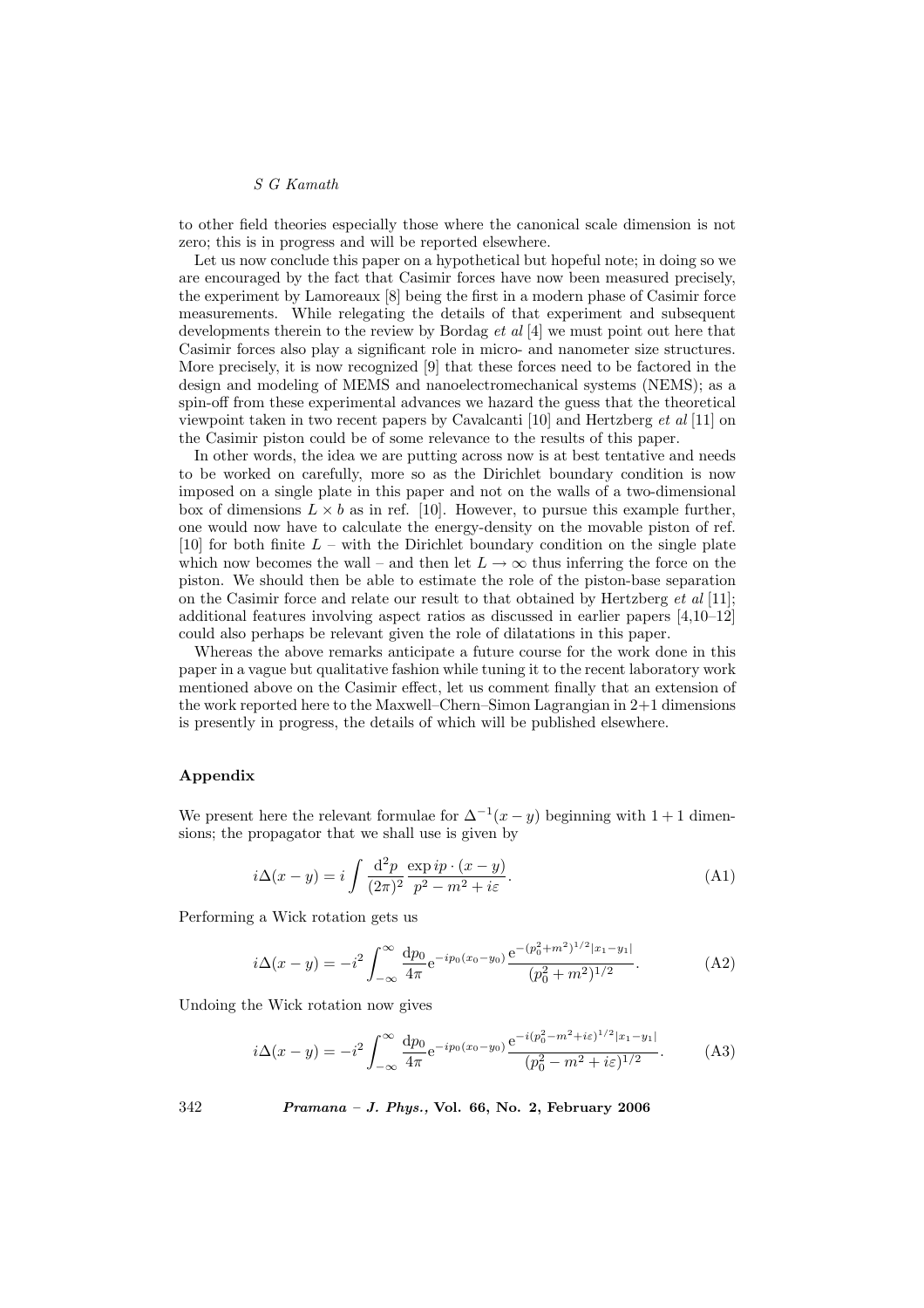We shall now define

$$
i\Delta^{-1}(x-y) = i\left(-\frac{2}{i}\right) \int_{-\infty}^{\infty} \frac{dp_0}{2\pi} e^{-ip_0(x_0-y_0)} \times (p_0^2 - m^2 + i\varepsilon)^{1/2} e^{i(p_0^2 - m^2 + i\varepsilon)^{1/2}|x_1-y_1|}
$$
(A4)

so that

$$
\int_{y^{+}} i\Delta(x-y)i\Delta^{-1}(y-z) = i^{2}\left(-\frac{i}{2}\right)\left(-\frac{2}{i}\right)
$$
\n
$$
\times \int_{y^{+}} \int_{-\infty}^{\infty} \int_{-\infty}^{\infty} \frac{dp_{0}}{2\pi} \frac{dq_{0}}{2\pi} e^{-ip_{0}(x_{0}-y_{0})} e^{-iq_{0}(y_{0}-z_{0})}
$$
\n
$$
\times \left\{ \frac{e^{-i(p_{0}^{2}-m^{2}+i\varepsilon)^{1/2}|x_{1}-y_{1}|}}{(p_{0}^{2}-m^{2}+i\varepsilon)^{1/2}} (q_{0}^{2}-m^{2}+i\varepsilon)^{1/2} e^{i(q_{0}^{2}-m^{2}+i\varepsilon)^{1/2}|y_{1}-z_{1}|} \right\}.
$$
\n(A5)

Integrating now over  $y^0$  gives  $(2\pi)\delta(p_0 - q_0)$  so that  $(A5)$  now becomes

$$
\int_{y^{+}} i\Delta(x-y)i\Delta^{-1}(y-z) = i^{2} \int_{-\infty}^{\infty} \frac{dp_{0}}{2\pi}
$$
\n
$$
\times e^{-ip_{0}(x_{0}-z_{0})}e^{-i(p_{0}^{2}-m^{2}+i\varepsilon)^{1/2}|y_{1}-z_{1}|}e^{i(p_{0}^{2}-m^{2}+i\varepsilon)^{1/2}|y_{1}-z_{1}|}
$$
\n(A6)

with  $y^1 = -a$ . When  $x^1$  and  $z^1$  are restricted to the plate so that  $x^1 = -a = z^1$ one easily gets  $\delta(p_0 - q_0)$  for the integral; this is (37b).

Naturally, an extension of the above exercise to  $2 + 1$  dimensions is immediate and begins with

$$
i\Delta(x-y) = i \int \frac{\mathrm{d}^3 p}{(2\pi)^3} \frac{\exp i p \cdot (x-y)}{p^2 - m^2 + i\varepsilon}.
$$
 (A7)

Integrating over  $p_2$  and repeating the same steps as was done in working through (A1) to (A3) one obtains

$$
i\Delta(x-y) = -i^2 \int \frac{\mathrm{d}^2 p}{2(2\pi)^2} e^{-ip \cdot (x-y)} \frac{e^{-i(p^2 - m^2 + i\varepsilon)^{1/2}|x_2 - y_2|}}{(p^2 - m^2 + i\varepsilon)^{1/2}}.
$$
 (A8)

One now defines

$$
i\Delta^{-1}(x-y) = i\left(-\frac{2}{i}\right) \int \frac{\mathrm{d}^2 p}{(2\pi)^2} e^{-ip \cdot (x-y)} \times (p^2 - m^2 + i\varepsilon)^{1/2} e^{i(p^2 - m^2 + i\varepsilon)^{1/2} |x_2 - y_2|}
$$
(A9)

so that the counterpart of (A5) will now be

$$
\int_{y^{+}} i\Delta(x-y)i\Delta^{-1}(y-z)
$$
\n
$$
= i^{2} \left(-\frac{i}{2}\right) \left(-\frac{2}{i}\right) \int_{y^{+}} \int_{-\infty}^{\infty} \int_{-\infty}^{\infty} \frac{d^{2}p}{(2\pi)^{2}} \frac{d^{2}q}{(2\pi)^{2}} e^{-ip \cdot (x-y)} e^{-iq \cdot (y-z)}
$$
\n
$$
\times \left\{ \frac{e^{-i(p^{2}-m^{2}+i\varepsilon)^{1/2}|x_{2}-y_{2}|}}{(p^{2}-m^{2}+i\varepsilon)^{1/2}} (q^{2}-m^{2}+i\varepsilon)^{1/2} e^{i(q^{2}-m^{2}+i\varepsilon)^{1/2}|y_{2}-z_{2}|} \right\}.
$$
\n(A10)